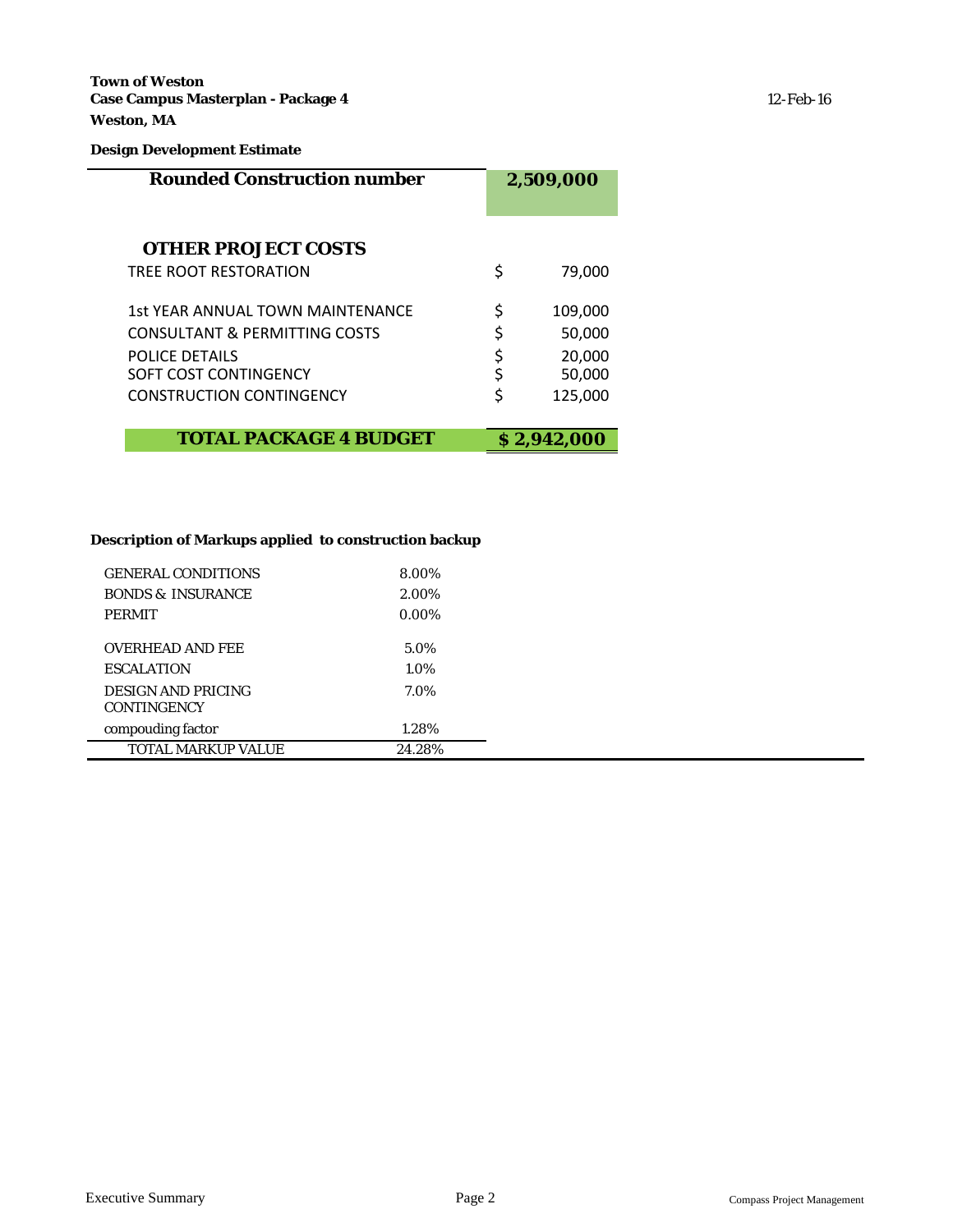### **MAIN CONSTRUCTION COST SUMMARY**

|                                                                                                              |        | <b>Estimated</b><br><b>Construction Cost</b> |
|--------------------------------------------------------------------------------------------------------------|--------|----------------------------------------------|
| Package 4 Base Project = roadways, parking,                                                                  |        | \$1,461,536                                  |
| landscaping, trails, trees, sidewalks                                                                        |        |                                              |
| <b>Markups</b>                                                                                               | 24.28% | \$354,861                                    |
| <b>TOTAL WITH MARKUPS</b>                                                                                    |        | \$1,816,397                                  |
| <b>Wellesley Street Intersection</b>                                                                         |        | \$131,059                                    |
| <b>Markups</b>                                                                                               | 24.28% | \$31,821                                     |
| <b>TOTAL WITH MARKUPS</b>                                                                                    |        | \$162,880                                    |
| <b>Case Parking lot 1 = Replace Grass</b><br>with Porous pavement                                            |        | \$158,736                                    |
| <b>Markups</b>                                                                                               | 24.28% | \$38,541                                     |
| <b>TOTAL WITH MARKUPS</b>                                                                                    |        | \$197,277                                    |
| Case Parking lot $2 = Replace$<br><b>Gravel parking stalls with Porous</b><br>pavement                       |        | \$30,692                                     |
| <b>Markups</b>                                                                                               | 24.28% | \$7,452                                      |
| <b>TOTAL WITH MARKUPS</b>                                                                                    |        | \$38,144                                     |
| Case Parking lot 3 = Install trees,<br>landscaping and stone dusttrail on<br>hillside                        |        | \$103,406                                    |
| <b>Markups</b>                                                                                               | 24.28% | \$25,107                                     |
| <b>TOTAL WITH MARKUPS</b>                                                                                    |        | \$128,513                                    |
| Case Parking lot $4 = level$ off top of<br>soil stockpile to create overlook<br>with boulder retaining walls |        | \$57,365                                     |
| <b>Markups</b>                                                                                               | 24.28% | \$13,928                                     |
| TOTAL WITH MARKUPS                                                                                           |        | \$71,293                                     |
| <b>Over Look Shed renovation</b>                                                                             |        | \$75,828                                     |
| <b>Markups</b>                                                                                               | 24.28% | \$18,411                                     |
| <b>TOTAL WITH MARKUPS</b>                                                                                    |        | \$94,239                                     |

# **TOTAL CONSTRUCTION COSTS WITH MARKUPS**

**\$2,508,743**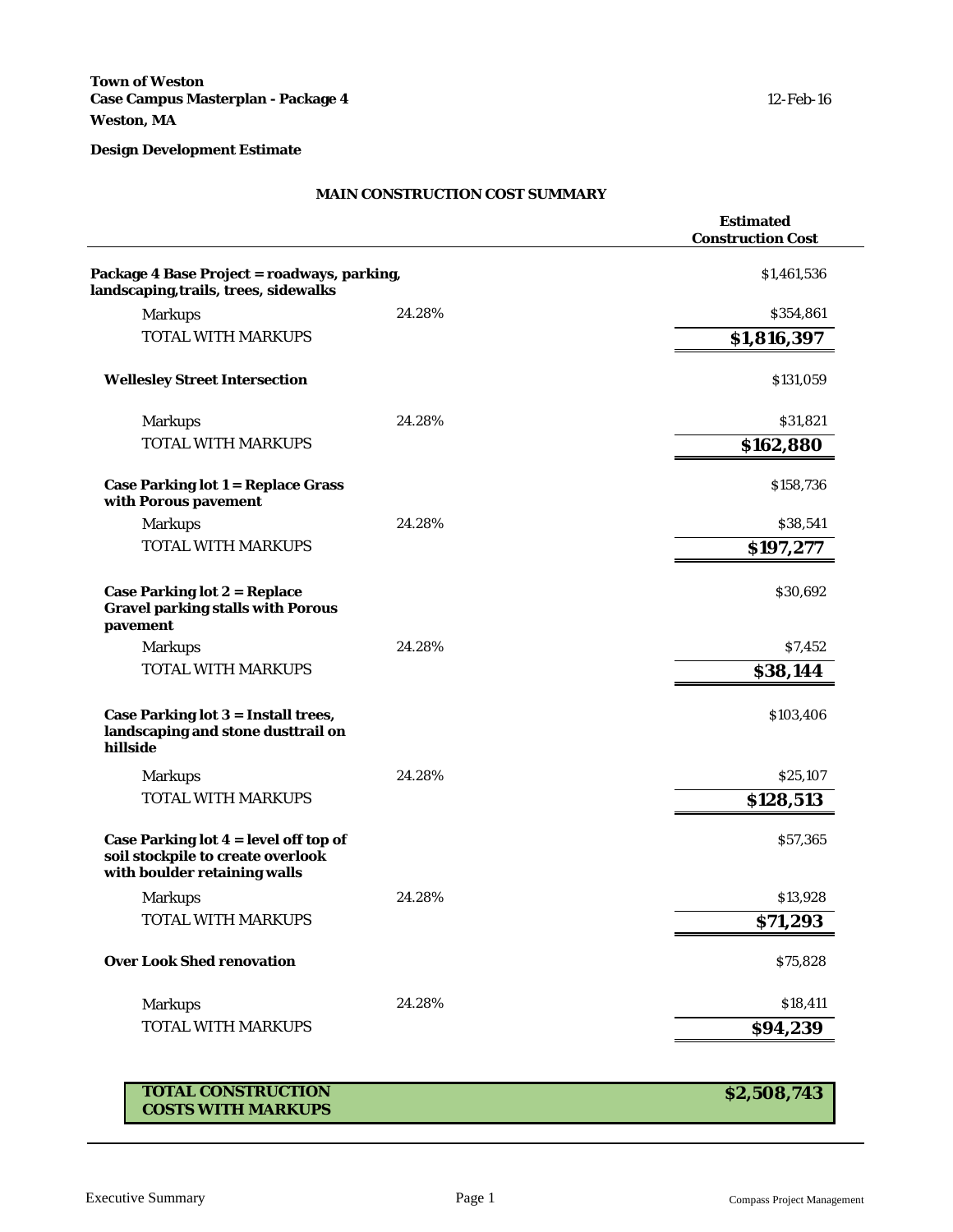

|             | <b>ALL WORKS</b>                                                                                                           |                 |                |             |                      |  |  |  |  |
|-------------|----------------------------------------------------------------------------------------------------------------------------|-----------------|----------------|-------------|----------------------|--|--|--|--|
| <b>CODE</b> | <b>DESCRIPTION</b>                                                                                                         | <b>QUANTITY</b> | <b>UNIT</b>    | <b>RATE</b> | <b>ASSEMBLY COST</b> |  |  |  |  |
| 02          | <b>EXISTING CONDITIONS</b>                                                                                                 |                 |                |             |                      |  |  |  |  |
|             | 024113 Selective Site Demolition                                                                                           |                 |                |             | \$92,276.00          |  |  |  |  |
|             | Site Demo                                                                                                                  |                 |                |             |                      |  |  |  |  |
|             | Stabilized construction entrance, 1 EA                                                                                     | 2,104           | SF             | 5.00        | 10,517.50            |  |  |  |  |
|             | Temporary construction fence                                                                                               | 1,973           | LF             | 8.00        | 15,784.00            |  |  |  |  |
|             | Temporary construction fence, double gates                                                                                 | 4               | <b>PR</b>      | 350.00      | 1,400.00             |  |  |  |  |
|             | Silt fence w/hay bales                                                                                                     | 817             | LF             | 7.50        | 6,127.50             |  |  |  |  |
|             | Protect catch basin                                                                                                        | 206             | <b>SF</b>      | 3.00        | 618.00               |  |  |  |  |
|             | Saw cut concrete                                                                                                           | 122             | LF             | 7.00        | 854.00               |  |  |  |  |
|             | Remove existing paving                                                                                                     | 43,940          | <b>SF</b>      | 1.25        | 54,925.00            |  |  |  |  |
|             | Stockpile signs for re-use                                                                                                 | 6               | EA             | 50.00       | 300.00               |  |  |  |  |
|             | Light poles for re-use                                                                                                     | 14              | EA             | 125.00      | 1,750.00             |  |  |  |  |
|             | Site Utility Demo<br>Remove existing site utility, NIC, to be completed with existing<br>Field School demolition by others |                 |                |             |                      |  |  |  |  |
|             | 027600 Abatement                                                                                                           |                 |                |             | \$0.00               |  |  |  |  |
|             | Hazmat, NIC                                                                                                                |                 |                |             |                      |  |  |  |  |
|             |                                                                                                                            |                 |                |             |                      |  |  |  |  |
| 26          | <b>ELECTRICAL</b>                                                                                                          |                 |                |             |                      |  |  |  |  |
|             | 265600 Exterior Lighting                                                                                                   |                 |                |             | \$119,900.00         |  |  |  |  |
|             | Light pole, vehicular, relocate                                                                                            | 4               | EA             | 1,000.00    | 4,000.00             |  |  |  |  |
|             | Connect relocated light poles @ remaining light pole                                                                       | $\mathbf{1}$    | LS             | 750.00      | 750.00               |  |  |  |  |
|             | Site lighting conduit/wire, relocated light poles                                                                          | 275             | LF             | 30.00       | 8,250.00             |  |  |  |  |
|             | Light pole, 16' tapered, round, vehicular                                                                                  | 10              | EA             | 5,000.00    | 50,000.00            |  |  |  |  |
|             | Connect new light poles @ community center                                                                                 | $\mathbf{1}$    | LS             | 750.00      | 750.00               |  |  |  |  |
|             | New power panel @ community center - allowance                                                                             | $\mathbf{1}$    | EA             | 13,000.00   | 13,000.00            |  |  |  |  |
|             | Site lighting conduit / wire                                                                                               | 730             | LF             | 30.00       | 21,900.00            |  |  |  |  |
|             | Site lighting conduit/wire, light poles                                                                                    | 400             | LF             | 30.00       | 12,000.00            |  |  |  |  |
|             | Light pole, 16' tapered, round, vehicular                                                                                  | 2               | EA             | 3,500.00    | 7,000.00             |  |  |  |  |
|             | <b>Bldg mounted fixture</b>                                                                                                | 5               | EA             | 450.00      | 2,250.00             |  |  |  |  |
| 31          | <b>EARTH WORK</b>                                                                                                          |                 |                |             |                      |  |  |  |  |
|             | 310000 Building Earthwork                                                                                                  |                 |                |             | \$123,529.61         |  |  |  |  |
|             | Clear & grub                                                                                                               | 115,354         | <b>SF</b>      | 0.25        | 28,838.50            |  |  |  |  |
|             | Strip & salvage topsoil for reuse, 6"                                                                                      | 2,350           | CY             | 7.00        | 16,448.63            |  |  |  |  |
|             | Regrade site @ pavements                                                                                                   | 15,344          | <b>SF</b>      | 0.50        | 7,672.13             |  |  |  |  |
|             | Regrade site @ plantings                                                                                                   | 28,839          | <b>SF</b>      | 0.50        | 14,419.25            |  |  |  |  |
|             | Sub-base material for vehicular, 12"                                                                                       | 1,404           | CY             | 40.00       | 56,151.11            |  |  |  |  |
| 32          | <b>EXTERIOR IMPROVEMENTS</b>                                                                                               |                 |                |             |                      |  |  |  |  |
| 321000      | Bases, Ballasts, and Paving                                                                                                |                 |                |             | \$372,859.25         |  |  |  |  |
|             | Concrete paving, sidewalk                                                                                                  |                 |                |             |                      |  |  |  |  |
|             | Concrete, dumpster pad area                                                                                                | 449             | <b>SF</b>      | 10.00       | 4,490.00             |  |  |  |  |
|             | Concrete sidewalk                                                                                                          | 5,600           | S <sub>F</sub> | 7.00        | 39,200.00            |  |  |  |  |
|             | Concrete accessible curb ramp                                                                                              | 478             | <b>SF</b>      | 10.00       | 4,780.00             |  |  |  |  |
|             | <b>Tactile warning surface</b>                                                                                             | 193             | <b>SF</b>      | 20.00       | 3,860.00             |  |  |  |  |
|             | Dowelled joint @ existing                                                                                                  | 12              | LF             | 40.00       | 480.00               |  |  |  |  |
|             | Concrete paving, bituminous - vehicle                                                                                      |                 |                |             |                      |  |  |  |  |
|             | Bituminous concrete binder & top course, 4"                                                                                | 37,722          | SF             | 2.75        | 103,735.50           |  |  |  |  |
|             | Bituminous concrete binder & top course, patch, 4"                                                                         | 2,653           | <b>SF</b>      | 2.75        | 7,295.75             |  |  |  |  |
|             | <b>Unit Paving</b>                                                                                                         |                 |                |             |                      |  |  |  |  |
|             | Unit paver, brick - pedestrian                                                                                             |                 |                |             |                      |  |  |  |  |
|             | <b>Brick paver</b>                                                                                                         | 496             | <b>SF</b>      | 20.00       | 9,920.00             |  |  |  |  |

**Stantec**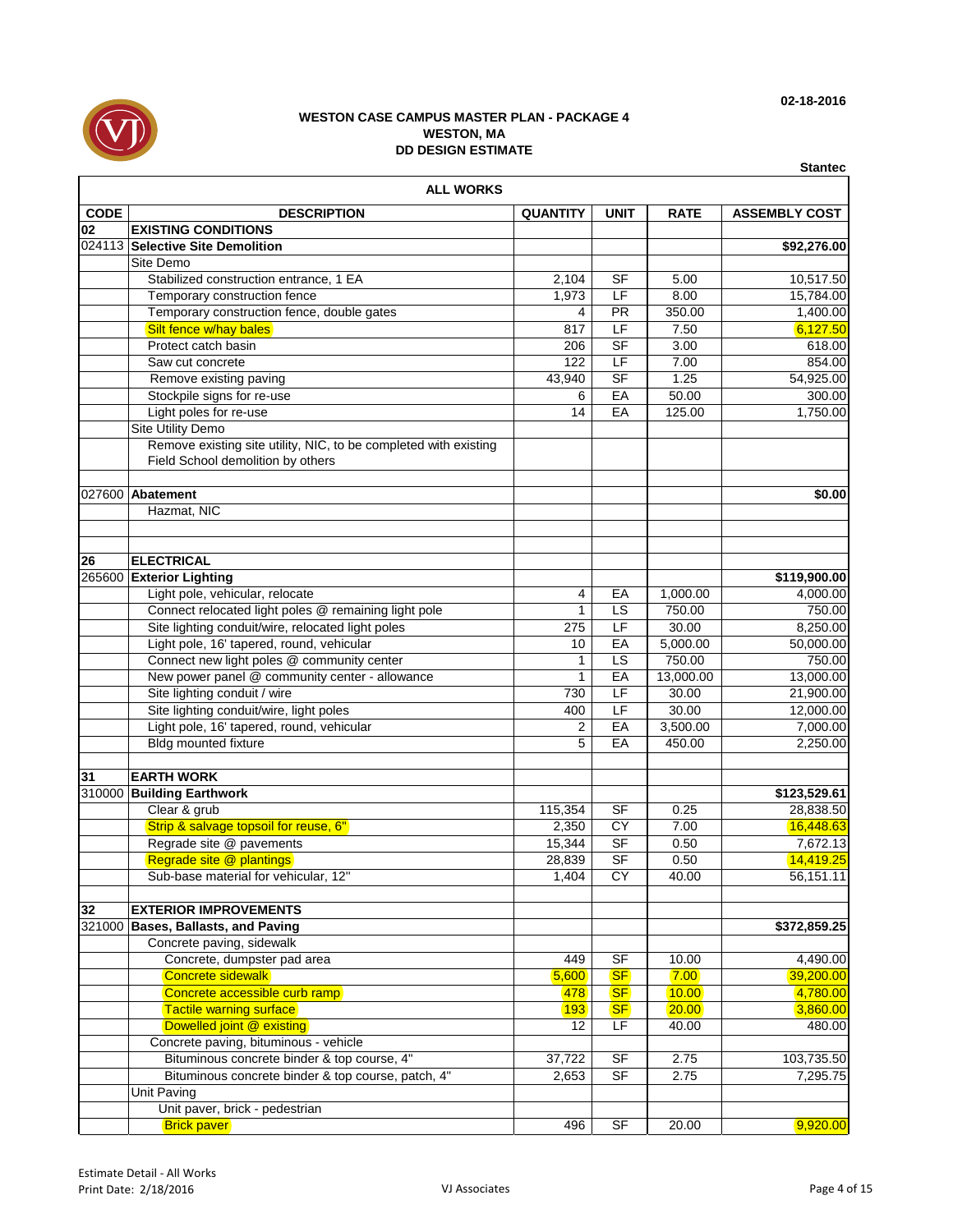

|                  |                                                  |                         |             |             | <b>Stantec</b>       |  |  |  |  |
|------------------|--------------------------------------------------|-------------------------|-------------|-------------|----------------------|--|--|--|--|
| <b>ALL WORKS</b> |                                                  |                         |             |             |                      |  |  |  |  |
| <b>CODE</b>      | <b>DESCRIPTION</b>                               | <b>QUANTITY</b>         | <b>UNIT</b> | <b>RATE</b> | <b>ASSEMBLY COST</b> |  |  |  |  |
|                  | Concrete base for pavers above                   | 496                     | <b>SF</b>   | 5.00        | 2,480.00             |  |  |  |  |
|                  | Aggregate Surfacing                              |                         |             |             |                      |  |  |  |  |
|                  | Chip & Seal, 4'W                                 |                         |             |             |                      |  |  |  |  |
|                  | Chip & seal                                      | 4,979                   | <b>SF</b>   | 6.00        | 29,874.00            |  |  |  |  |
|                  | Stamped asphalt @ crosswalk                      | 896                     | <b>SF</b>   | 24.00       | 21,504.00            |  |  |  |  |
|                  | Cobble stones @ crosswalk w base and curbing     | 350                     | <b>SF</b>   | 50.00       | 17,500.00            |  |  |  |  |
|                  | Curbs, Gutters, Sidewalks, & Driveways           |                         |             |             |                      |  |  |  |  |
|                  | 6" Granite curb                                  |                         |             |             |                      |  |  |  |  |
|                  | 18"H x 6"W Granite curb                          | 1,499                   | LF          | 35.00       | 52,465.00            |  |  |  |  |
|                  | 12"H x 4"W Granite curb, sloping                 | 1,564                   | LF          | 30.00       | 46,920.00            |  |  |  |  |
|                  | 8" Bituminous curb                               |                         |             |             |                      |  |  |  |  |
|                  | 6"H x 8"W Bituminous curb                        | 174                     | LF          | 25.00       | 4,350.00             |  |  |  |  |
|                  | Precast wheel stop                               | $\overline{2}$          | EA          | 180.00      | 360.00               |  |  |  |  |
|                  | <b>Granite steps</b>                             | 47                      | <b>SF</b>   | 55.00       | 2,585.00             |  |  |  |  |
|                  | Reclaimed granite steps w/stone dust walk        | 88                      | <b>SF</b>   | 30.00       | 2,640.00             |  |  |  |  |
|                  | Placed boulder cheek walls @ granite steps       | 39                      | LF          | 30.00       | 1,170.00             |  |  |  |  |
|                  | Handrails @ granite steps                        | 39                      | <b>LF</b>   | 250.00      | 9,750.00             |  |  |  |  |
|                  | Access control gate, ornamental picket, 16' wide | $\blacksquare$          | <b>EA</b>   | 7,500.00    | 7,500.00             |  |  |  |  |
|                  |                                                  |                         |             |             |                      |  |  |  |  |
|                  | 323200 Retaining Walls                           |                         |             |             | \$10,746.00          |  |  |  |  |
|                  | Stone wall, granite @ Entrance                   |                         |             |             |                      |  |  |  |  |
|                  | Excavate & backfill                              | 2.00                    | <b>CY</b>   | 35.00       | 70.00                |  |  |  |  |
|                  | Prep subgrade to 95% max dry density             | 36                      | <b>SF</b>   | 1.00        | 36.00                |  |  |  |  |
|                  | Wall, field stone wall                           | 9                       | <b>LF</b>   | 210.00      | 1,890.00             |  |  |  |  |
|                  | Reclaimed boulder slope stabilization            | 35                      | LF          | 250.00      | 8,750.00             |  |  |  |  |
|                  | 323300 Site Furnishings                          |                         |             |             | \$139,672.00         |  |  |  |  |
|                  | Teak bench w/concrete pad                        | $\overline{7}$          | <b>EA</b>   | 3,500.00    | 24,500.00            |  |  |  |  |
|                  | Bike rack, re-set                                | $\overline{\mathbf{1}}$ | <b>LS</b>   | 500.00      | 500.00               |  |  |  |  |
|                  | Pavement markings, STOP LINE                     | 73                      | LF          | 4.00        | 292.00               |  |  |  |  |
|                  | Pavement markings, striping                      | 1,515                   | LF          | 2.00        | 3,030.00             |  |  |  |  |
|                  | Pavement markings, parking, ADA                  | 2                       | EA          | 100.00      | 200.00               |  |  |  |  |
|                  | Pavement markings, directional arrows            | 11                      | EA          | 100.00      | 1,100.00             |  |  |  |  |
|                  | STOP sign w/bases & double poles                 | 5                       | EA          | 1,250.00    | 6,250.00             |  |  |  |  |
|                  | Accessible Parking sign w/base & pole            | 6                       | EA          | 750.00      | 4,500.00             |  |  |  |  |
|                  | Demo utility shed                                | 1                       | EA          | 2,500.00    | 2,500.00             |  |  |  |  |
|                  | New utility shed w/ overlook struxture           | 384                     | <b>SF</b>   | 200.00      | 76,800.00            |  |  |  |  |
|                  | Entrance signs - allowance                       | 1                       | LS          | 10,000.00   | 10,000.00            |  |  |  |  |
|                  | Wayfinding signage - allowance                   | $\mathbf{1}$            | LS          | 10,000.00   | 10,000.00            |  |  |  |  |
|                  |                                                  |                         |             |             |                      |  |  |  |  |
|                  | 329000 <b>Planting</b>                           |                         |             |             | \$390,086.34         |  |  |  |  |
|                  | Soil Preparation                                 |                         |             |             |                      |  |  |  |  |
|                  | Reuse/amended/new soils for new plantings        | 2,350                   | CY          | 25.00       | 58,745.09            |  |  |  |  |
|                  | Tree, 8" cal, legacy                             | 16                      | EA          | 8,000.00    | 128,000.00           |  |  |  |  |
|                  | Tree, 4" cal                                     | 9                       | EA          | 1,750.00    | 15,750.00            |  |  |  |  |
|                  | Tree, 16', evergreen                             | 11                      | EA          | 1,500.00    | 16,500.00            |  |  |  |  |
|                  | Tree, 12', evergreen                             | 16                      | EA          | 800.00      | 12,800.00            |  |  |  |  |
|                  | Shrub, deciduous, 3-5'                           | 330                     | EA          | 65.00       | 21,450.00            |  |  |  |  |
|                  | Shrub, evergreen, 3-5'                           | 101                     | EA          | 65.00       | 6,565.00             |  |  |  |  |
|                  | Perennials, 2 gal                                | 1,041                   | EA          | 15.00       | 15,615.00            |  |  |  |  |
|                  | Ground cover, 8"-12"                             | 47                      | EA          | 10.00       | 470.00               |  |  |  |  |
|                  | Mulch at plant beds, 3"                          | 9,452                   | <b>SF</b>   | 1.25        | 11,815.00            |  |  |  |  |
|                  | Mulch at new trees, 3"                           | 1,065                   | SF          | 1.25        | 1,331.25             |  |  |  |  |
|                  | Loam and seed, salt tolerant mix                 | 8,929                   | <b>SF</b>   | 0.50        | 4,464.50             |  |  |  |  |
|                  | Loam and seed, no mow grass                      | 53,638                  | SF          | 0.50        | 26,819.00            |  |  |  |  |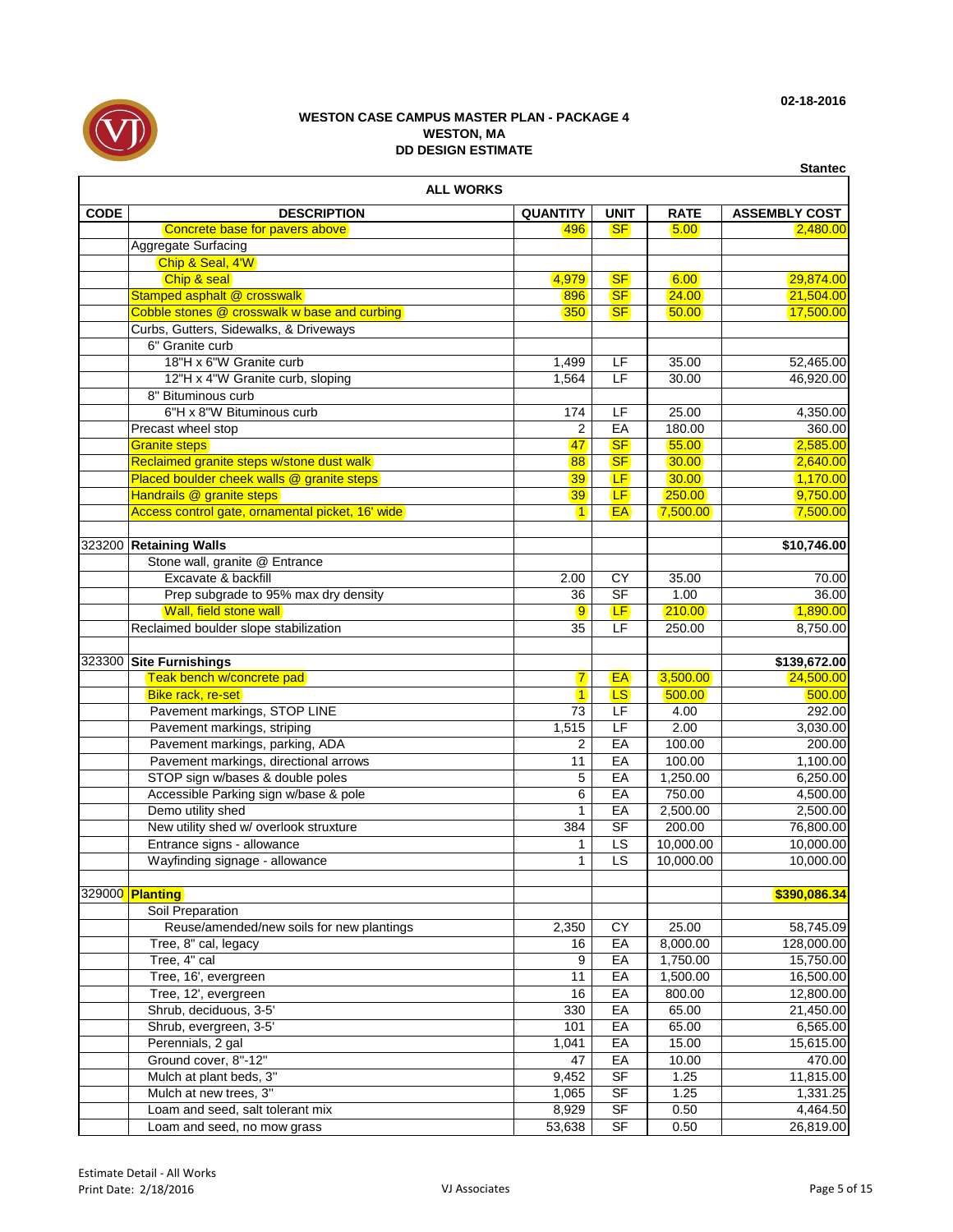

|             | <b>ALL WORKS</b>                                               |                 |                          |             |                      |
|-------------|----------------------------------------------------------------|-----------------|--------------------------|-------------|----------------------|
| <b>CODE</b> | <b>DESCRIPTION</b>                                             | <b>QUANTITY</b> | <b>UNIT</b>              | <b>RATE</b> | <b>ASSEMBLY COST</b> |
|             | Loam and seed, lawn mix                                        | 28,525          | <b>SF</b>                | 0.50        | 14,262.50            |
|             | Tree maintenance                                               |                 | LS                       | 50,000.00   | 50,000.00            |
|             | Temporary tree protection fence                                | 1,368           | LF                       | 3.00        | 4,104.00             |
|             | Protect tree roots                                             | 930             | LF                       | 1.50        | 1,395.00             |
|             |                                                                |                 |                          |             |                      |
| 33          | <b>UTILITIES</b>                                               |                 |                          |             |                      |
| 330000      | <b>Utilities</b>                                               |                 |                          |             | \$212,467.00         |
|             | Site Drainage                                                  |                 |                          |             |                      |
|             | Subsurface infiltration basin, 900 storm tank w/isolator rows, | 7,300           | <b>CF</b>                | 14.00       | 102,200.00           |
|             | 18" high chambers, top elev 211.90, bottom of stone elev       |                 |                          |             |                      |
|             | Area drain                                                     | 1               | EA                       | 2,400.00    | 2,400.00             |
|             | Catch basin                                                    | 3               | EA                       | 3.200.00    | 9,600.00             |
|             | <b>DMH</b>                                                     | 6               | EA                       | 3,800.00    | 22,800.00            |
|             | Drainage piping, HDPE, 12"                                     | 447             | $\overline{\mathsf{LF}}$ | 60.00       | 26,820.00            |
|             | Drainage piping, HDPE, 10"                                     | 24              | LF                       | 68.00       | 1,632.00             |
|             | Drainage piping, HDPE, 6"                                      | 22              | E                        | 55.00       | 1,210.00             |
|             | Drainage piping, DI, 16"                                       | 124             | LF                       | 120.00      | 14,880.00            |
|             | Drainage piping, DI, 12"                                       | 9               | LF                       | 80.00       | 720.00               |
|             | Drainage piping, DI, 6"                                        | 235             | LF                       | 45.00       | 10,575.00            |
|             | Adjust catch basin to new level                                | 1               | EA                       | 650.00      | 650.00               |
|             | Connect to existing catch basin                                |                 | EA                       | 2,500.00    | 2,500.00             |
|             | Connect to existing street pipe                                | $\overline{2}$  | EA                       | 2,500.00    | 5,000.00             |
|             | Excavation and backfill @ pipes                                | 383             | CY                       | 30.00       | 11,480.00            |
|             | <b>Electrical Utility</b>                                      |                 |                          |             |                      |
|             | See Electrical Works section                                   |                 |                          |             |                      |
|             | <b>DIRECT COST FOR ABOVE WORK</b>                              |                 |                          |             | \$1,461,536.20       |
|             | <b>COST FOR ALL WORK INCLUDED ALL MARK-UPS</b>                 |                 |                          |             | \$1,815,227.97       |

**Stantec**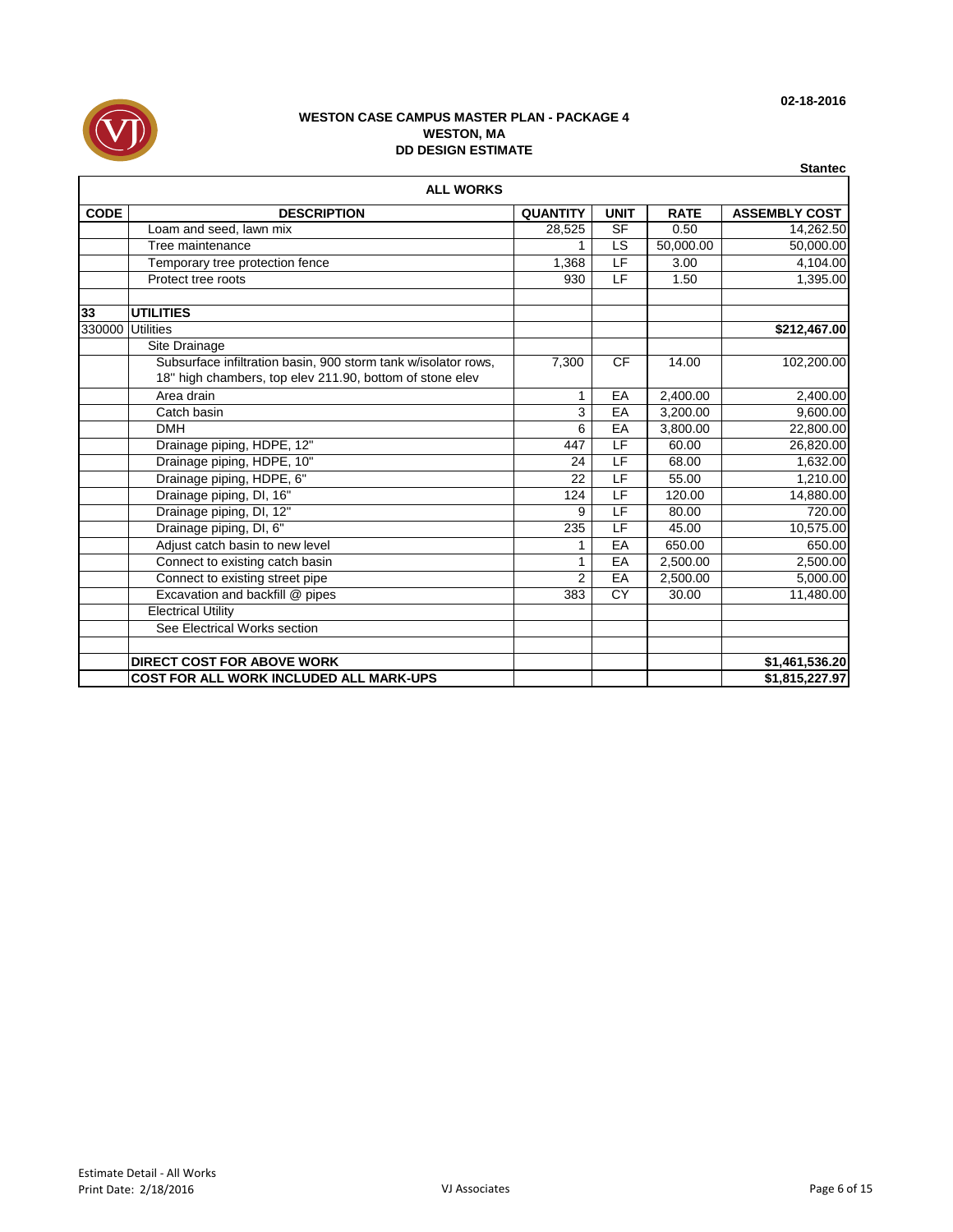

|                      | CSI<br>CODE      |                          | <b>DESCRIPTION</b>                                         | QTY          | $\ensuremath{\textit{UNIT}}$ | <b>UNIT</b><br>cosr | <b>EST'D</b><br><b>COST</b> | SUB<br><b>TOTAL</b> | <b>TOTAL</b><br>cosr |
|----------------------|------------------|--------------------------|------------------------------------------------------------|--------------|------------------------------|---------------------|-----------------------------|---------------------|----------------------|
|                      |                  | <b>INTERSECTION WORK</b> |                                                            |              |                              |                     |                             |                     |                      |
| $\,$ 1               |                  |                          |                                                            |              |                              |                     |                             |                     |                      |
| $\,$ 2<br>$\sqrt{3}$ |                  | G                        | <b>SITEWORK</b>                                            |              |                              |                     |                             |                     |                      |
| $\overline{4}$       |                  | <b>G10</b>               | <b>SITE PREPARATION &amp; DEMOLITION</b>                   |              |                              |                     |                             |                     |                      |
| 5                    |                  | 024100                   | Site Demolitions and Relocations                           |              |                              |                     |                             |                     |                      |
| $\boldsymbol{6}$     | 024100<br>024100 |                          | Site construction fence/barricades                         | 1,000        | lf                           | 10.00               | 10,000                      |                     |                      |
| -7                   |                  |                          | Remove existing curb                                       | 500          | lf                           | 3.00                | 1,500                       |                     |                      |
| 8                    | 024100           |                          | Remove existing footwalk                                   | 1,500        | sf                           | 1.00                | 1,500                       |                     |                      |
| $\,9$                | 024100           |                          | Sawcut existing pavement                                   | 850          | lf                           | 3.00                | 2,550                       |                     |                      |
| 10                   | 024100           |                          | Remove signs for reuse                                     | 7            | ea                           | 100.00              | 700                         |                     |                      |
| 11                   | 024100           |                          | Mill existing pavement                                     | 12,546       | sf                           | 1.25                | 15,683                      |                     |                      |
| $12\,$               | 024100           |                          | Miscellaneous site demolition including utility<br>removal | 1            | ls                           | 1,500.00            | 1,500                       |                     |                      |
| 13                   |                  |                          | <b>SUBTOTAL</b>                                            |              |                              |                     |                             |                     |                      |
| 14                   |                  |                          |                                                            |              |                              |                     |                             | 33,433              |                      |
| 15                   |                  | 312000                   | Earthwork                                                  |              |                              |                     |                             |                     |                      |
| 16                   | 312000           |                          | Strip topsoil, store; 12" thick                            | 222          | cy                           | 8.00                | 1,776                       |                     |                      |
| 17                   | 312000           |                          | Cuts and fills                                             | 1            | ls                           | 5,000.00            | 5,000                       |                     |                      |
| 18                   | 312000           |                          | Fine grading                                               | 1,302        | sy                           | 1.00                | 1,302                       |                     |                      |
| 19                   | 312000           |                          | Erosion control fence                                      | 1,000        | lf                           | 9.00                | 9,000                       |                     |                      |
| ${\bf 20}$           | 312000           |                          | Erosion control maintenance and dust control               | 1            | ls                           | 500.00              | 500                         |                     |                      |
| 21<br>$\bf{^{22}}$   |                  |                          | <b>SUBTOTAL</b>                                            |              |                              |                     |                             | 17,578              |                      |
| 23                   |                  | G2O                      | <b>SITE IMPROVEMENTS</b>                                   |              |                              |                     |                             |                     |                      |
| $^{24}$              |                  |                          |                                                            |              |                              |                     |                             |                     |                      |
| $\bf{^{25}}$         |                  |                          | Earthwork                                                  |              |                              |                     |                             |                     |                      |
|                      |                  | 312000                   |                                                            |              |                              |                     |                             |                     |                      |
| 26                   |                  |                          | Bit concrete paving                                        | 6,418        | sf                           |                     |                             |                     |                      |
| 27                   | 02200            |                          | gravel base; 12" thick                                     | 119          | cy                           |                     | 40.00 Existing              |                     |                      |
| 28<br>29             | 02720            |                          | <b>Concrete paving</b>                                     | 2,650        | sf                           |                     |                             |                     |                      |
| 30                   |                  |                          | gravel base; 8" thick                                      | 65           | <b>cy</b>                    | 40.00               | 2,600                       |                     |                      |
| 31                   |                  |                          | <b>SUBTOTAL</b>                                            |              |                              |                     |                             | 2,600               |                      |
| 3 <sup>2</sup>       |                  | 027600                   | Road Markings                                              |              |                              |                     |                             |                     |                      |
| 33                   | 02760            |                          | Other road markings; crosswalk striping, directional       | 1            | ls                           | 1,500.00            | 1,500                       |                     |                      |
|                      |                  |                          | markings, tactile warning strip etc.                       |              |                              |                     |                             |                     |                      |
| 34                   | 02760            |                          | HC curb cuts                                               | 4            | loc                          | 350.00              | 1,400                       |                     |                      |
| 35                   |                  |                          | <b>SUBTOTAL</b>                                            |              |                              |                     |                             | 2,900               |                      |
| 36<br>37             |                  |                          |                                                            |              |                              |                     |                             |                     |                      |
|                      |                  | 027700                   | Curbs                                                      |              |                              |                     |                             |                     |                      |
| 38                   | 02770            |                          | Bituminous concrete curb                                   | 470          | lf                           | 12.00               | 5,640                       |                     |                      |
| 39                   |                  |                          | <b>SUBTOTAL</b>                                            |              |                              |                     |                             | 5,640               |                      |
| 40<br>41             |                  | 033000                   | Concrete                                                   |              |                              |                     |                             |                     |                      |
| 42                   |                  |                          |                                                            |              |                              |                     |                             |                     |                      |
| 43                   | 02750            |                          | Bit concrete paving<br>4" bit concrete w/ sealer           | 6,418<br>713 | sf<br>sy                     | 26.00               | 18,538                      |                     |                      |
| 44                   |                  |                          | <b>Concrete paving</b>                                     |              |                              |                     |                             |                     |                      |
| 45                   | 02750            | <b>Contract</b>          | 4" concrete paving                                         | 2,650        | <b>sf</b>                    | 6.50                | 17,225                      |                     |                      |
| 46                   |                  |                          | <b>SUBTOTAL</b>                                            |              |                              |                     |                             | 35,763              |                      |
| 47                   |                  |                          |                                                            |              |                              |                     |                             |                     |                      |
| 48                   |                  | 10430                    | Signage                                                    |              |                              |                     |                             |                     |                      |
| 49                   | 10430            |                          | <b>Traffic Signs</b>                                       | $\mathbf{2}$ | ea                           | 350.00              | 700                         |                     |                      |
| 50                   | 10430            |                          | Temporary lights / working in roadway                      | $\mathbf{1}$ | ls                           | 20,000.00           | 20,000                      |                     |                      |
| 51                   |                  |                          | <b>SUBTOTAL</b>                                            |              |                              |                     |                             | 20,700              |                      |
| 52                   |                  |                          |                                                            |              |                              |                     |                             |                     |                      |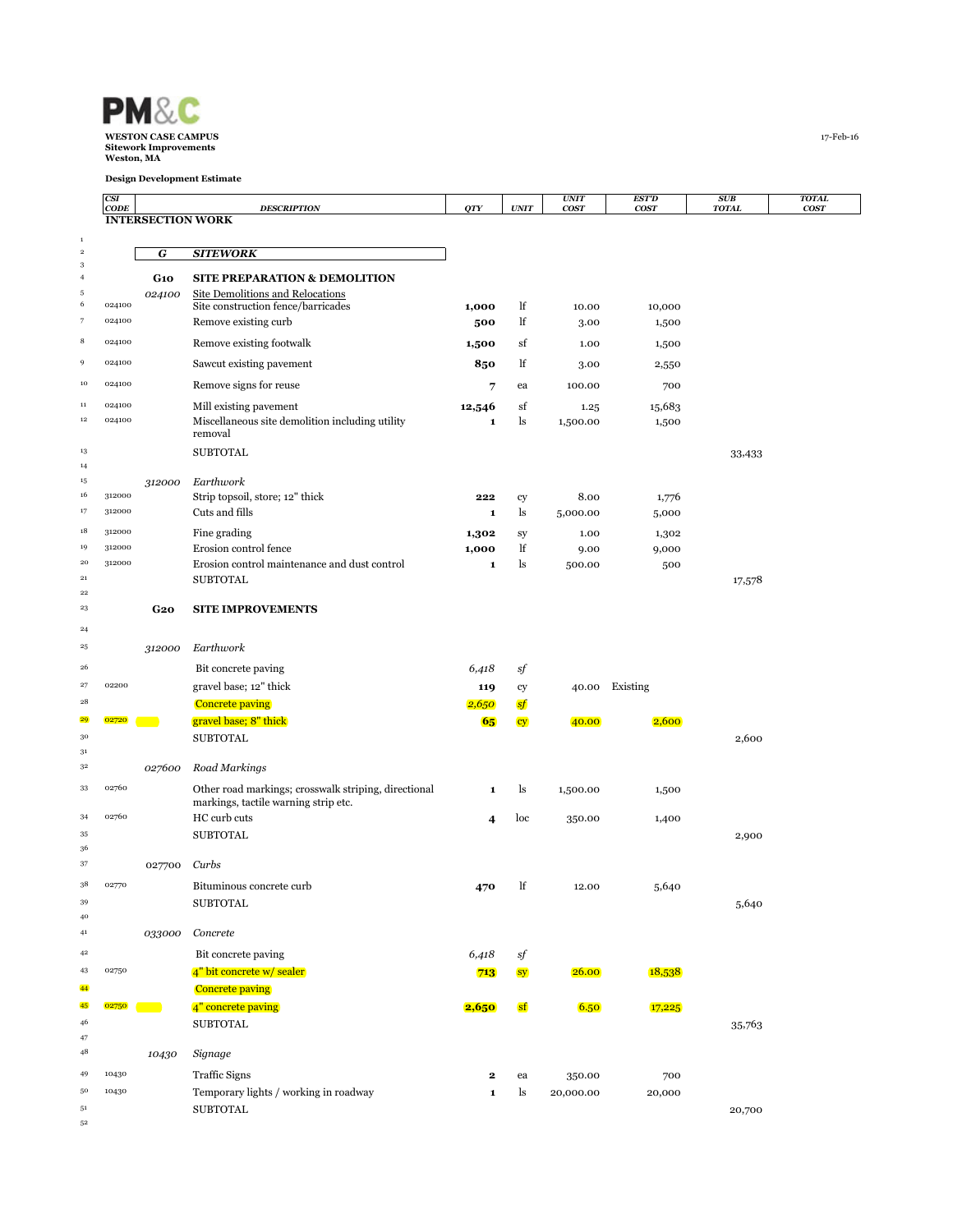

|              | CSI    |                          |                                                                 |            |           | <b>UNIT</b> | <b>EST'D</b> | SUB          | <b>TOTAL</b>     |
|--------------|--------|--------------------------|-----------------------------------------------------------------|------------|-----------|-------------|--------------|--------------|------------------|
|              | CODE   | <b>INTERSECTION WORK</b> | <b>DESCRIPTION</b>                                              | <b>OTY</b> | UNIT      | <b>COST</b> | <b>COST</b>  | <b>TOTAL</b> | cos <sub>T</sub> |
|              |        |                          |                                                                 |            |           |             |              |              |                  |
| 53           |        | 329000                   | Landscaping                                                     |            |           |             |              |              |                  |
| 54           | 329000 |                          | Soil mix; 6" thick                                              | 68         | cy        | 30.00       | 2,040        |              |                  |
| 55           | 329000 |                          | <b>Seed</b>                                                     | 3,670      | <b>sf</b> | 0.35        | 1,285        |              |                  |
| 56           | 329000 |                          | <b>Trees</b>                                                    |            |           |             |              |              |                  |
| 57           | 329000 |                          | Deciduous trees 4" cal                                          | 3          | ea        | 1,500.00    | 4,500        |              |                  |
| 58           | 329000 |                          | Deciduous shrubs                                                | 33         | ea        | 140.00      | 4,620        |              |                  |
| 59           |        |                          | <b>SUBTOTAL</b>                                                 |            |           |             |              | 12,445       |                  |
| 60           |        |                          |                                                                 |            |           |             |              |              |                  |
| 61           |        |                          | <b>TOTAL - SITE DEVELOPMENT</b>                                 |            |           |             |              |              | \$131,059        |
| $\mathbf{1}$ |        |                          | <b>MARK-UPS</b>                                                 |            |           |             |              |              |                  |
|              |        |                          | <b>General Conditions</b>                                       | 8%         |           |             |              |              | 10,484.72        |
|              |        |                          | <b>Bonds and Insurances</b>                                     | $2\%$      |           |             |              |              | 2,621.18         |
|              |        |                          | Permit (assumed waived by town)                                 |            |           |             |              |              |                  |
|              |        |                          | Fee                                                             | 5%         |           |             |              |              | 6,552.95         |
|              |        |                          | Design and Estimating Contingency                               | 7%         |           |             |              |              | 10,550.25        |
|              |        |                          | <b>TOTAL FY2016 COSTS</b>                                       |            |           |             |              |              | \$161,268        |
|              |        |                          | Escalation to Start (June 2016)                                 | 1%         |           |             |              |              | 1,612.68         |
|              |        |                          | TOTAL CONSTRUCTION ESCALATED TO START OF<br><b>CONSTRUCTION</b> |            |           |             |              |              | \$162,881        |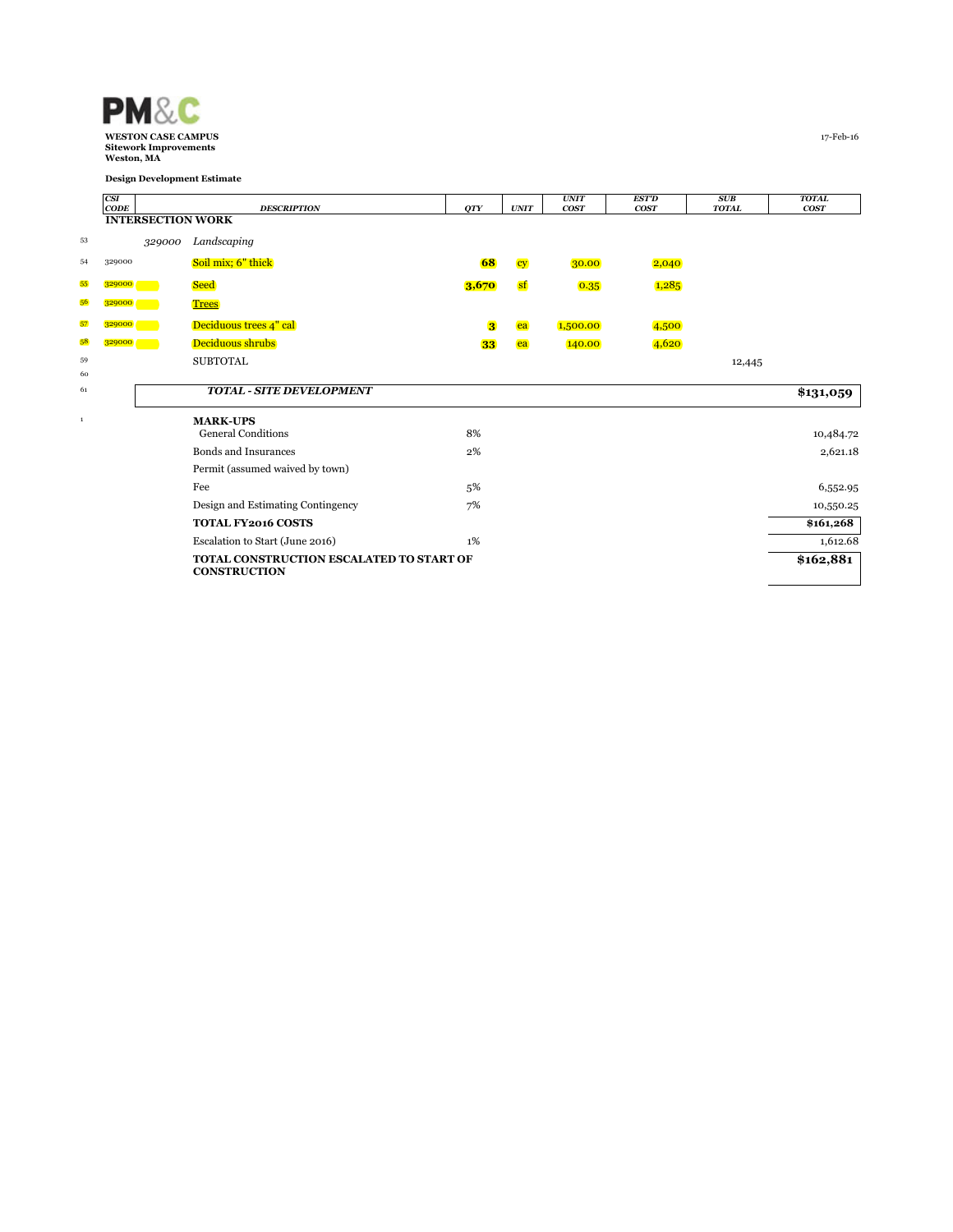

|                           | CSI              |                 |                                                                                    |                     |                              | <b>UNIT</b>       | EST'D           | SUB          | <b>TOTAL</b> |
|---------------------------|------------------|-----------------|------------------------------------------------------------------------------------|---------------------|------------------------------|-------------------|-----------------|--------------|--------------|
|                           | CODE             |                 | <b>DESCRIPTION</b><br><b>CASE PARKING LOT - PART 1</b>                             | QTY                 | <b>UNIT</b>                  | <b>COST</b>       | <b>COST</b>     | <b>TOTAL</b> | <b>COST</b>  |
| $\mathbf{1}$              |                  |                 |                                                                                    |                     |                              |                   |                 |              |              |
| $\,$ 2 $\,$<br>$\sqrt{3}$ |                  | G               | <b>SITEWORK</b>                                                                    |                     |                              |                   |                 |              |              |
| $\overline{4}$            |                  |                 |                                                                                    |                     |                              |                   |                 |              |              |
| $\,$ 5                    |                  | G1O             | <b>SITE PREPARATION &amp; DEMOLITION</b>                                           |                     |                              |                   |                 |              |              |
| 6<br>$\overline{7}$       | 024100           | 024100          | Site Demolitions and Relocations                                                   |                     | lf                           |                   |                 |              |              |
| 8                         | 024100           |                 | Site construction fence/snow fence<br>Construction entrance                        | 580<br>1,250        | sf                           | 5.00<br>4.00      | 2,900<br>5,000  |              |              |
| 9                         | 024100           |                 | Remove existing pavement                                                           | 3,300               | sf                           | 1.00              | 3,300           |              |              |
| 10                        | 024100           |                 | Sawcut existing pavement                                                           | 130                 | lf                           | 3.00              | 390             |              |              |
| $11\,$                    | 024100           |                 | Remove signs for reuse                                                             | 4                   | ea                           | 100.00            | 400             |              |              |
| $12\,$                    | 024100           |                 |                                                                                    |                     |                              |                   |                 |              |              |
|                           |                  |                 | Miscellaneous site demolition including utility<br>removal                         | $\mathbf{1}$        | ls                           | 1,000.00          | 1,000           |              |              |
| 13                        |                  |                 | <b>SUBTOTAL</b>                                                                    |                     |                              |                   |                 | 12,990       |              |
| 14                        |                  |                 |                                                                                    |                     |                              |                   |                 |              |              |
| 15<br>16                  | 312000           | 312000          | Earthwork                                                                          |                     |                              |                   |                 |              |              |
| 17                        | 312000           | e e             | Strip topsoil, store; 12" thick<br>Remove existing boulders and excavated material | 593<br>$\mathbf{1}$ | cy<br>$\overline{\text{ls}}$ | 8.00<br>15,000.00 | 4,744<br>15,000 |              |              |
| <b>18</b>                 | 312000           | <b>Contract</b> | <b>Cuts and fills</b>                                                              | $\mathbf{I}$        | $\overline{\text{ls}}$       | 1,000.00          | 1,000           |              |              |
| 19                        | 312000           | <b>Contract</b> | <b>Fine grading</b>                                                                | 1,156               | sy                           | 1.00              | 1,156           |              |              |
| 20                        | 312000           | <b>Contract</b> | <b>Erosion control fence</b>                                                       | 730                 | lf                           | 11.00             | 8,030           |              |              |
| 21                        | 312000           | <b>Contract</b> | <b>Erosion control maintenance and dust control</b>                                | $\mathbf{1}$        | $\mathbf{ls}$                | 1,000.00          | 1,000           |              |              |
| 22                        |                  |                 | <b>SUBTOTAL</b>                                                                    |                     |                              |                   |                 | 30,930       |              |
| 23<br>$^{24}$             |                  | G2O             | <b>SITE IMPROVEMENTS</b>                                                           |                     |                              |                   |                 |              |              |
| $\bf{^{25}}$              |                  |                 |                                                                                    |                     |                              |                   |                 |              |              |
| 26                        |                  | 033000          | Concrete                                                                           |                     |                              |                   |                 |              |              |
| $\bf{27}$                 |                  |                 | Concrete paving                                                                    |                     |                              |                   |                 |              |              |
| 28                        | 033000           |                 | 4" concrete paving                                                                 | 880                 | sf                           | 6.50              | 5,720           |              |              |
| 29                        |                  |                 | <b>SUBTOTAL</b>                                                                    |                     |                              |                   |                 | 5,720        |              |
| 30                        |                  |                 |                                                                                    |                     |                              |                   |                 |              |              |
| 31                        |                  | 027700          | Curbs                                                                              |                     |                              |                   |                 |              |              |
| 3 <sup>2</sup>            | 027700           |                 | Vertical granite curbs                                                             | 115                 | lf                           | 38.00             | 4,370           |              |              |
| 33                        |                  |                 | <b>SUBTOTAL</b>                                                                    |                     |                              |                   |                 | 4,370        |              |
| 34<br>35                  |                  |                 |                                                                                    |                     |                              |                   |                 |              |              |
|                           |                  | 041000          | <b>Masonry</b>                                                                     |                     |                              |                   |                 |              |              |
| 36                        | 041000           |                 | <b>Cobble stone @ crosswalks</b>                                                   | 280                 | sf                           | 39.00             | 10,920          |              |              |
| 37<br>38                  |                  |                 | <b>SUBTOTAL</b>                                                                    |                     |                              |                   |                 | 10,920       |              |
| 39                        |                  | 312000          | Earthwork                                                                          |                     |                              |                   |                 |              |              |
| 40                        | 312000           |                 | Permeable asphalt paving                                                           | 9,095               | sf                           |                   |                 |              |              |
| 41                        | 312000           |                 | gravel base and choker coarse; 15" thick                                           | 421                 | cy                           | 45.00             | 18,945          |              |              |
| 42                        | 312000           |                 | Concrete paving                                                                    |                     |                              |                   |                 |              |              |
| 43                        | 312000           |                 | gravel base; 8" thick                                                              | 22                  | cy                           | 40.00             | 880             |              |              |
| 44                        |                  |                 | Bit. Concrete paving                                                               |                     | sf                           |                   |                 |              |              |
| 45                        |                  |                 | 12" Gravel base                                                                    | 16                  | cy                           | 40.00             | 640             |              |              |
| 46                        |                  |                 | <b>SUBTOTAL</b>                                                                    |                     |                              |                   |                 | 20,465       |              |
| 47<br>48                  |                  | 321216          | Paving                                                                             |                     |                              |                   |                 |              |              |
|                           |                  |                 |                                                                                    |                     |                              |                   |                 |              |              |
| 49<br>50                  | 321216<br>321216 |                 | Permeable asphalt paving<br>asphalt paving                                         | 9,095<br>1,011      | sf                           | 30.00             |                 |              |              |
| 51                        |                  |                 | Bit. Concrete paving                                                               |                     | sy<br>sf                     |                   | 30,330          |              |              |
| 52                        |                  |                 | bituminous concrete; 4" thick                                                      | 431<br>48           | sy                           | 24.00             | 1,152           |              |              |
| 53                        |                  |                 | <b>SUBTOTAL</b>                                                                    |                     |                              |                   |                 | 31,482       |              |
| 54                        |                  |                 |                                                                                    |                     |                              |                   |                 |              |              |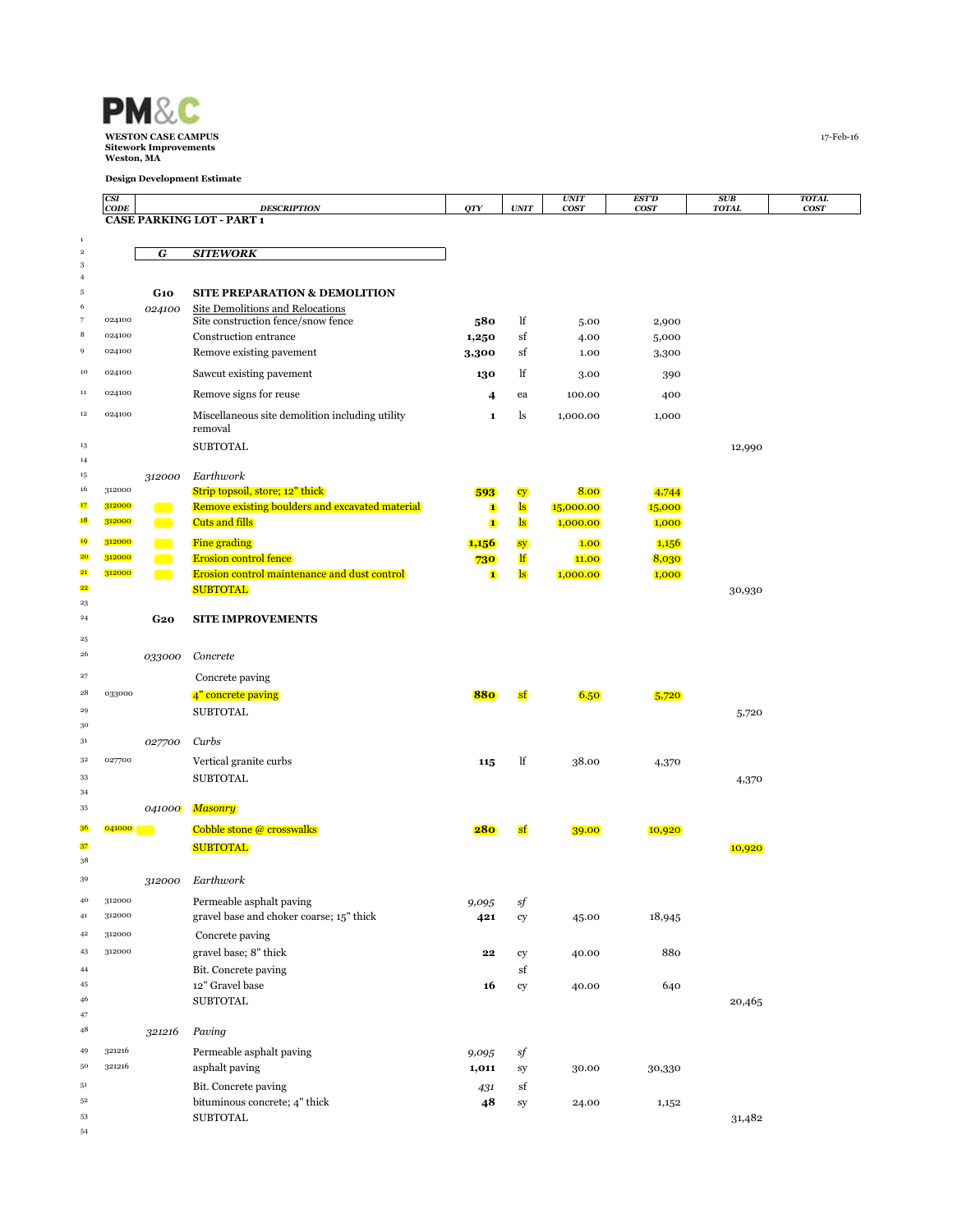

|          | CSI<br>CODE |            | <b>DESCRIPTION</b>                           | <b>QTY</b>              | UNIT         | <b>UNIT</b><br>cosr | <b>EST'D</b><br><b>COST</b> | SUB<br><b>TOTAL</b> | <b>TOTAL</b><br>cos <sub>T</sub> |
|----------|-------------|------------|----------------------------------------------|-------------------------|--------------|---------------------|-----------------------------|---------------------|----------------------------------|
|          |             |            | <b>CASE PARKING LOT - PART 1</b>             |                         |              |                     |                             |                     |                                  |
| 55       |             |            |                                              |                         |              |                     |                             |                     |                                  |
| 56       |             | 320000     | Site Developments                            |                         |              |                     |                             |                     |                                  |
| 57       | 320000      |            | <b>Rustic timber steps</b>                   | <b>100</b>              | lf           | 60.00               | 6,000                       |                     |                                  |
| 58       | 320000      |            | Handrails to rustic kitchen steps            | 50                      | <sup>1</sup> | 110.00              | 5,500                       |                     |                                  |
| 59       | 320000      |            | Dry laid stone wall                          | 58                      | <u>lf</u>    | 250.00              | 14,500                      |                     |                                  |
| 60       | 320000      |            | Nature paths - stone dust include clearing   | <b>102</b>              | sf           | 4.50                | 459                         |                     |                                  |
| 61       |             |            | <b>SUBTOTAL</b>                              |                         |              |                     |                             | 26,459              |                                  |
| 62       |             |            |                                              |                         |              |                     |                             |                     |                                  |
| 63<br>64 |             | <b>G30</b> | <b>CIVIL MECHANICAL UTILITIES</b>            |                         |              |                     |                             |                     |                                  |
| 65       |             | 330000     | <b>Storm Drainage</b>                        |                         |              |                     |                             |                     |                                  |
| 66       | 330000      |            | 6" HDPE perforated underdrain                | 60                      | lf           | 40.00               | 2,400                       |                     |                                  |
| 67       | 330000      |            | Connect to existing system                   | 1                       | ea           | 1,500.00            | 1,500                       |                     |                                  |
| 68       | 330000      |            | 6" culvert                                   | 1                       | ea           | 2,000.00            | 2,000                       |                     |                                  |
| 69       | 330000      |            | Headwalls                                    | $\overline{\mathbf{2}}$ | ea           | 2,500.00            | 5,000                       |                     |                                  |
| 70       |             |            | <b>SUBTOTAL</b>                              |                         |              |                     |                             | 10,900              |                                  |
| 71       |             |            |                                              |                         |              |                     |                             |                     |                                  |
| 72       |             |            | 260000 ELECTRICAL UTILITIES                  |                         |              |                     |                             |                     |                                  |
| 73       | 260000      |            | Site Lighting                                |                         |              |                     |                             |                     |                                  |
| 74       | 260000      |            | Rework, refurbish existing lights            | 3                       | ea           | 1,500.00            | 4,500                       |                     |                                  |
| 75<br>76 |             |            | <b>SUBTOTAL</b>                              |                         |              |                     |                             | 4,500               |                                  |
| 77       |             |            |                                              |                         |              |                     |                             |                     |                                  |
| 78       |             |            |                                              |                         |              |                     |                             |                     |                                  |
| 79       |             |            | <b>TOTAL - SITE DEVELOPMENT</b>              |                         |              |                     |                             |                     | \$158,736                        |
| 80       |             |            | <b>MARK-UPS</b><br><b>General Conditions</b> | 8%                      |              |                     |                             |                     | 12,698.88                        |
|          |             |            | <b>Bonds and Insurances</b>                  | 2%                      |              |                     |                             |                     |                                  |
|          |             |            |                                              |                         |              |                     |                             |                     | 3,174.72                         |
|          |             |            | Permit (assumed waived by town)              |                         |              |                     |                             |                     |                                  |
|          |             |            | Fee                                          | 5%                      |              |                     |                             |                     | 7,936.80                         |
|          |             |            | Design and Estimating Contingency            | 7%                      |              |                     |                             |                     | 12,778.25                        |
|          |             |            | <b>TOTAL FY2016 COSTS</b>                    |                         |              |                     |                             |                     | \$195,325                        |

Escalation to Start (June 2016) 1% 1,953.25

TOTAL CONSTRUCTION ESCALATED TO START OF

**CONSTRUCTION** 

\$197,278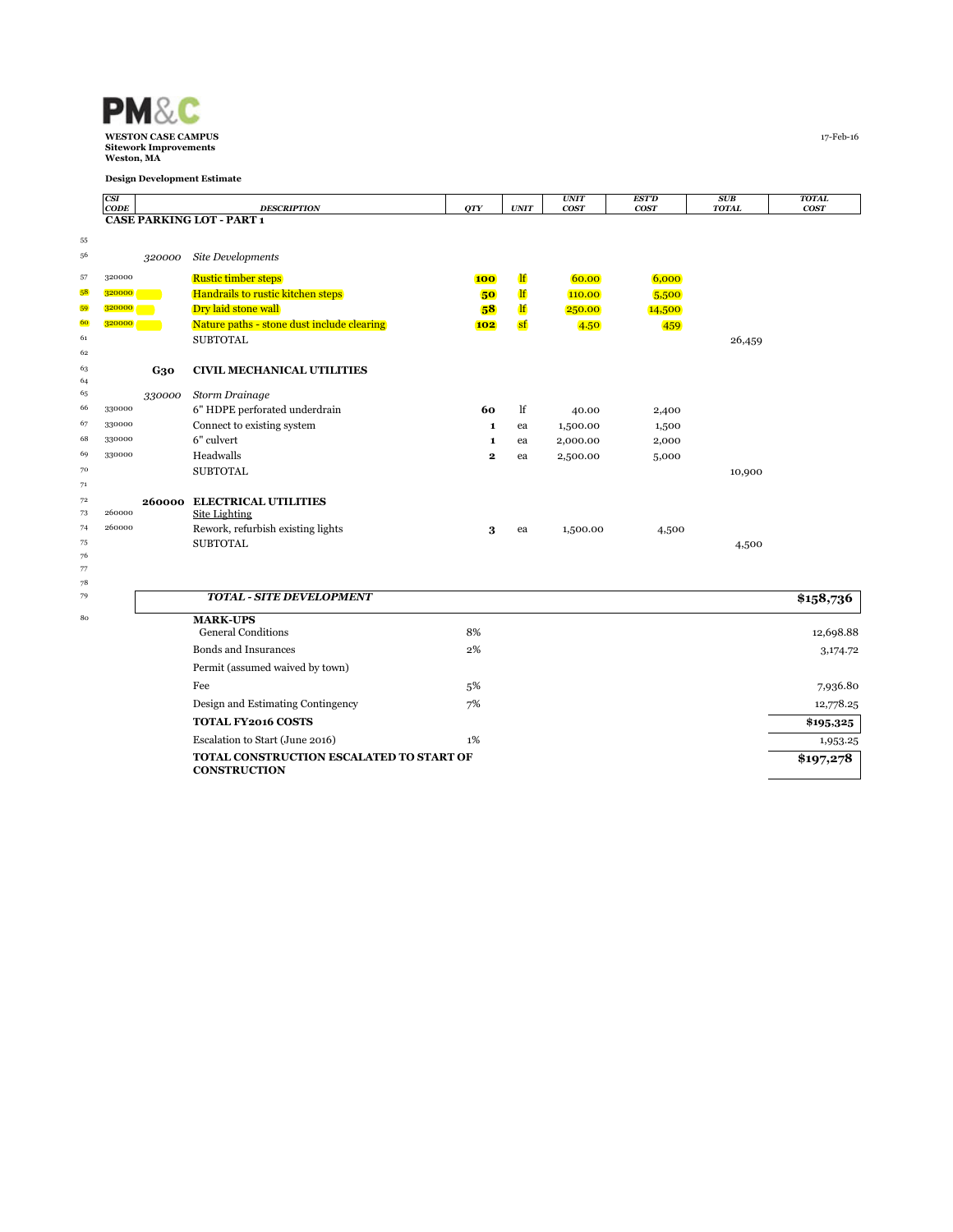

|                           | CSI<br>CODE |        | <b>DESCRIPTION</b>                                              | QTY          | <b>UNIT</b>   | <b>UNIT</b><br>cos <sub>T</sub> | <b>EST'D</b><br>cosr | SUB<br><b>TOTAL</b> | <b>TOTAL</b><br>cosr |
|---------------------------|-------------|--------|-----------------------------------------------------------------|--------------|---------------|---------------------------------|----------------------|---------------------|----------------------|
|                           |             |        | <b>CASE PARKING LOT - PART 2</b>                                |              |               |                                 |                      |                     |                      |
| $\,$ 1                    |             |        |                                                                 |              |               |                                 |                      |                     |                      |
| $\,$ 2 $\,$<br>$\sqrt{3}$ |             | G      | <b>SITEWORK</b>                                                 |              |               |                                 |                      |                     |                      |
| $\overline{4}$            |             | G1O    | <b>SITE PREPARATION &amp; DEMOLITION</b>                        |              |               |                                 |                      |                     |                      |
| $\sqrt{5}$                |             | 24100  | Site Demolitions and Relocations                                |              |               |                                 |                      |                     |                      |
| 6                         | 24100       |        | Site construction fence/barricades                              |              |               |                                 | <b>NIC</b>           |                     |                      |
|                           | 24100       |        | Remove gravel paving system                                     | 5,712        | sf            | 0.45                            | 2,570                |                     |                      |
| 8                         | 24100       |        | Miscellaneous site demolition including utility<br>removal      | $\mathbf{1}$ | <sup>1s</sup> | 1,000.00                        | 1,000                |                     |                      |
| 9<br>10                   |             | 312000 | Earthwork                                                       |              |               |                                 |                      |                     |                      |
| 11                        | 312000      |        | Strip topsoil, store; 12" thick                                 | 74           | cy            | 8.00                            | 592                  |                     |                      |
| 12                        | 312000      |        | Cuts and fills                                                  | $\mathbf{1}$ | ls            | 500.00                          | 500                  |                     |                      |
| 13                        | 312000      |        | Fine grading                                                    |              |               | 1.00                            |                      |                     |                      |
| 14                        |             |        | <b>SUBTOTAL</b>                                                 | 635          | sy            |                                 | 635                  | 5,297               |                      |
| 15                        |             |        |                                                                 |              |               |                                 |                      |                     |                      |
| 16                        |             | G2O    | <b>SITE IMPROVEMENTS</b>                                        |              |               |                                 |                      |                     |                      |
| 17                        |             | 312000 | Earthwork                                                       |              |               |                                 |                      |                     |                      |
| 18                        |             |        | Permeable asphalt paving                                        | 5,712        | sf            |                                 |                      |                     |                      |
| 19                        | 312000      |        | gravel base and choker coarse (rework existing); 8"<br>thick    | 141          | cy            | 45.00                           | 6,345                |                     |                      |
| $20\,$                    |             |        | <b>SUBTOTAL</b>                                                 |              |               |                                 |                      | 6,345               |                      |
| 21                        |             |        |                                                                 |              |               |                                 |                      |                     |                      |
| 22                        |             | 321216 | Paving                                                          |              |               |                                 |                      |                     |                      |
| 23                        |             |        | Permeable asphalt paving                                        | 5,712        | sf            |                                 |                      |                     |                      |
| 24                        | 321216      |        | asphalt paving                                                  | 635          | sy            | 30.00                           | 19,050               |                     |                      |
| $\bf{^{25}}$              |             |        | <b>SUBTOTAL</b>                                                 |              |               |                                 |                      | 19,050              |                      |
| 26                        |             |        |                                                                 |              |               |                                 |                      |                     |                      |
| 27<br>$^{\rm 28}$         |             |        | <b>TOTAL - SITE DEVELOPMENT</b>                                 |              |               |                                 |                      |                     |                      |
|                           |             |        |                                                                 |              |               |                                 |                      |                     | \$30,692             |
| 29                        |             |        | <b>MARK-UPS</b><br><b>General Conditions</b>                    | 8%           |               |                                 |                      |                     | 2,455.36             |
|                           |             |        | <b>Bonds and Insurances</b>                                     | 2%           |               |                                 |                      |                     | 613.84               |
|                           |             |        | Permit (assumed waived by town)                                 |              |               |                                 |                      |                     |                      |
|                           |             |        | Fee                                                             | 5%           |               |                                 |                      |                     | 1,534.60             |
|                           |             |        | Design and Estimating Contingency                               | 7%           |               |                                 |                      |                     | 2,470.71             |
|                           |             |        | <b>TOTAL FY2016 COSTS</b>                                       |              |               |                                 |                      |                     | \$37,767             |
|                           |             |        | Escalation to Start (June 2016)                                 | 1%           |               |                                 |                      |                     | 377.67               |
|                           |             |        | TOTAL CONSTRUCTION ESCALATED TO START OF<br><b>CONSTRUCTION</b> |              |               |                                 |                      |                     | \$38,145             |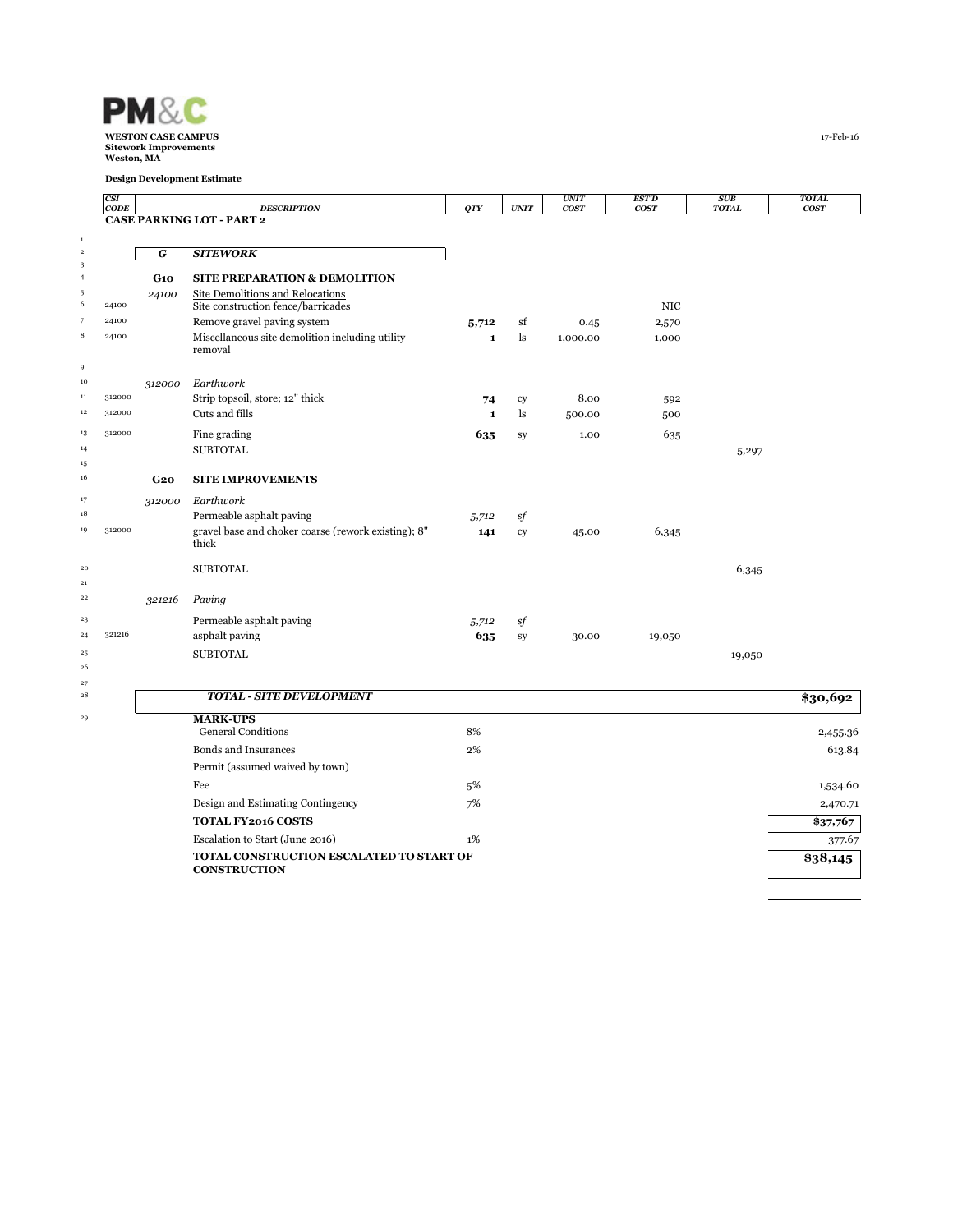

|              | <b>BREAKOUT AREA #3 - HILLSIDE PATH AND PLANTING</b> |                 |             |             |                      |  |  |  |  |
|--------------|------------------------------------------------------|-----------------|-------------|-------------|----------------------|--|--|--|--|
| <b>CODE</b>  | <b>DESCRIPTION</b>                                   | <b>QUANTITY</b> | <b>UNIT</b> | <b>RATE</b> | <b>ASSEMBLY COST</b> |  |  |  |  |
| 02           | <b>EXISTING CONDITIONS</b>                           |                 |             |             |                      |  |  |  |  |
|              | 024113 Selective Site Demolition                     |                 |             |             | \$3,225.00           |  |  |  |  |
|              | Site Demo                                            |                 |             |             |                      |  |  |  |  |
|              | Stabilized construction entrance                     |                 | SF          | 5.00        |                      |  |  |  |  |
|              | Temporary construction fence                         |                 | LF          | 8.00        |                      |  |  |  |  |
|              | Temporary construction fence, double gates           |                 | <b>PR</b>   | 350.00      |                      |  |  |  |  |
|              | Silt fence w/hay bales                               | 430             | LF          | 7.50        | 3,225.00             |  |  |  |  |
|              | Protect catch basin                                  |                 | <b>SF</b>   | 3.00        |                      |  |  |  |  |
|              | Site Utility Demo                                    |                 |             |             |                      |  |  |  |  |
|              | No work                                              |                 |             |             |                      |  |  |  |  |
|              |                                                      |                 |             |             |                      |  |  |  |  |
| 027600       | Abatement                                            |                 |             |             | \$0.00               |  |  |  |  |
|              | Hazmat, NIC                                          |                 |             |             |                      |  |  |  |  |
|              |                                                      |                 |             |             |                      |  |  |  |  |
|              |                                                      |                 |             |             |                      |  |  |  |  |
| 26<br>265600 | <b>ELECTRICAL</b><br><b>Exterior Lighting</b>        |                 |             |             |                      |  |  |  |  |
|              | No work                                              |                 |             |             | \$0.00               |  |  |  |  |
|              |                                                      |                 |             |             |                      |  |  |  |  |
| 31           | <b>EARTH WORK</b>                                    |                 |             |             |                      |  |  |  |  |
|              | 310000 Building Earthwork                            |                 |             |             | \$32,675.73          |  |  |  |  |
|              | Clear & grub                                         | 13,632          | <b>SF</b>   | 1.00        | 13,632.00            |  |  |  |  |
|              | Strip & salvage topsoil for reuse, 6"                | 259             | CY          | 7.00        | 1,811.64             |  |  |  |  |
|              | Regrade site @ pavements                             | 2,722           | <b>SF</b>   | 0.50        | 1,361.00             |  |  |  |  |
|              | Regrade site @ plantings                             | 10,910          | SF          | 0.50        | 5,455.00             |  |  |  |  |
|              | Sub-base material for pedestrian, 12"                | 101             | CY          | 40.00       | 4,032.59             |  |  |  |  |
|              | Regrade site @ plantings                             | 12,767          | SF          | 0.50        | 6,383.50             |  |  |  |  |
|              |                                                      |                 |             |             |                      |  |  |  |  |
| 32           | <b>EXTERIOR IMPROVEMENTS</b>                         |                 |             |             |                      |  |  |  |  |
|              | 321000 Bases, Ballasts, and Paving                   |                 |             |             | \$5,353.00           |  |  |  |  |
|              | Aggregate Surfacing                                  |                 |             |             |                      |  |  |  |  |
|              | Stone dust, 5'W                                      |                 |             |             |                      |  |  |  |  |
|              | Stone dust                                           | 2,358           | SF          | 2.00        | 4,716.00             |  |  |  |  |
|              | Mulched path                                         | 364             | <b>SF</b>   | 1.75        | 637.00               |  |  |  |  |
|              |                                                      |                 |             |             |                      |  |  |  |  |
|              | 323200 Retaining Walls                               |                 |             |             | \$0.00               |  |  |  |  |
|              | No work                                              |                 |             |             |                      |  |  |  |  |
|              |                                                      |                 |             |             |                      |  |  |  |  |
| 323300       | <b>Site Furnishings</b>                              |                 |             |             | \$750.00             |  |  |  |  |
|              | Entrance signs - allowance                           | 1               | LS          | 750.00      | 750.00               |  |  |  |  |
|              |                                                      |                 |             |             |                      |  |  |  |  |
|              | 329000 Planting                                      |                 |             |             | \$61,402.10          |  |  |  |  |
|              | Soil Preparation                                     |                 |             |             |                      |  |  |  |  |
|              | Reuse/amended/new soils for new plantings            | 519             | CY          | 25.00       | 12,971.85            |  |  |  |  |
|              | Loam and seed, lawn mix                              | 624             | <b>SF</b>   | 0.50        | 312.00               |  |  |  |  |
|              | Loam and seed, slope                                 | 12,143          | SF          | 0.50        | 6,071.50             |  |  |  |  |
|              | Tree, 3" cal                                         | 9               | EA          | 1,500.00    | 13,500.00            |  |  |  |  |
|              | Tree, 16', evergreen                                 | 4               | EA          | 2,500.00    | 10,000.00            |  |  |  |  |
|              | Tree, 12', evergreen                                 | 5               | EA          | 1,500.00    | 7,500.00             |  |  |  |  |
|              | Shrub, deciduous, 3-5'                               | 46              | EA          | 65.00       | 2,990.00             |  |  |  |  |
|              | Mulch at plant beds, 3"                              | 1,240           | <b>SF</b>   | 1.25        | 1,550.00             |  |  |  |  |
|              | Mulch at new trees, 3"                               | 425             | SF          | 1.25        | 531.25               |  |  |  |  |
|              | Loam and seed, lawn mix                              | 4,814           | $S$ F       | 0.50        | 2,407.00             |  |  |  |  |
|              | Loam and seed, slope                                 | 4,431           | SF          | 0.50        | 2,215.50             |  |  |  |  |
|              | Temporary tree protection fence                      | 451             | LF          | 3.00        | 1,353.00             |  |  |  |  |

**02-18-2016**

**Stantec**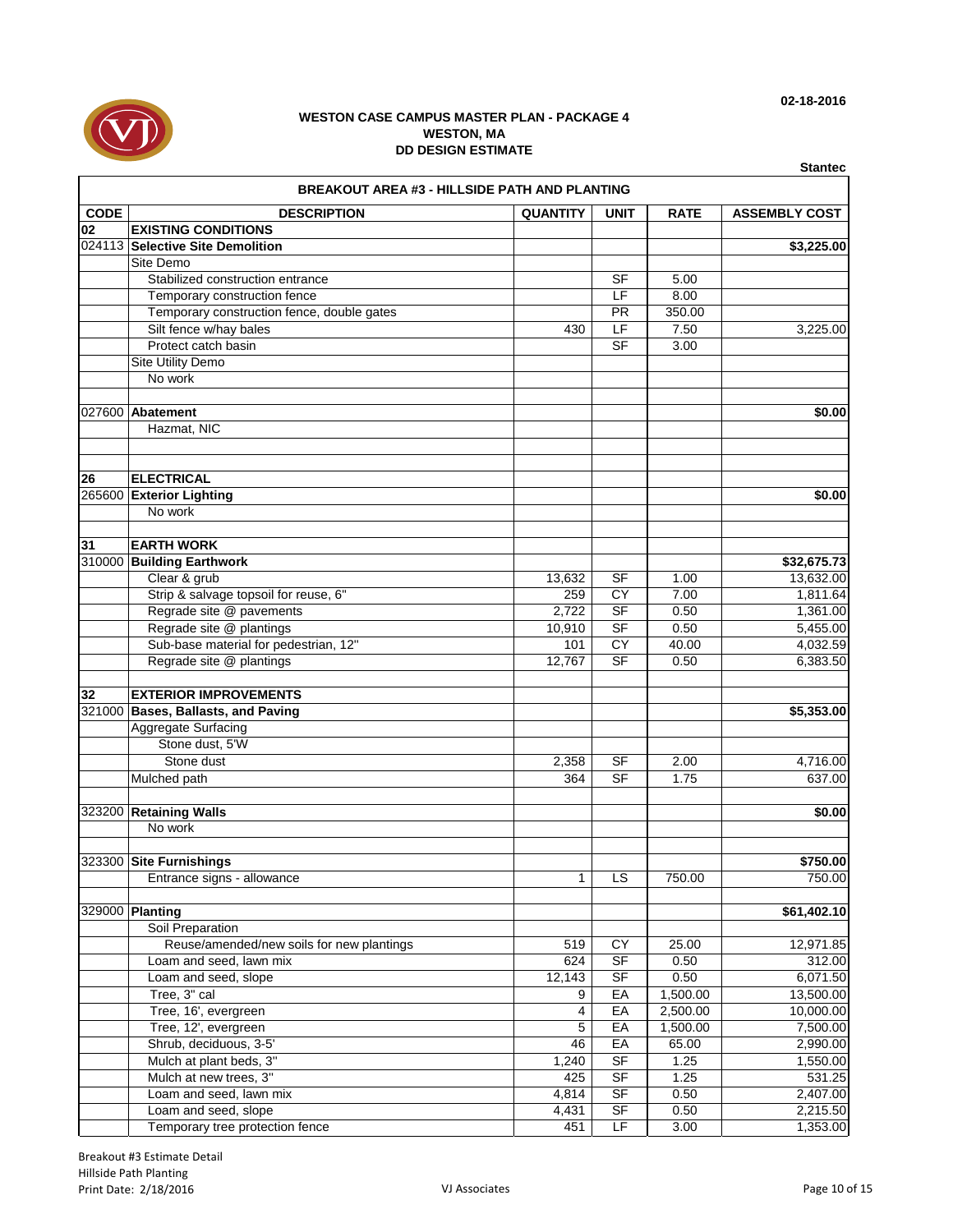



|             |                                                      |                 |             |             | <b>Stantec</b>       |  |  |  |  |
|-------------|------------------------------------------------------|-----------------|-------------|-------------|----------------------|--|--|--|--|
|             | <b>BREAKOUT AREA #3 - HILLSIDE PATH AND PLANTING</b> |                 |             |             |                      |  |  |  |  |
| <b>CODE</b> | <b>DESCRIPTION</b>                                   | <b>QUANTITY</b> | <b>UNIT</b> | <b>RATE</b> | <b>ASSEMBLY COST</b> |  |  |  |  |
|             |                                                      |                 |             |             |                      |  |  |  |  |
| 33          | <b>UTILITIES</b>                                     |                 |             |             |                      |  |  |  |  |
| 330000      | <b>Utilities</b>                                     |                 |             |             | \$0.00               |  |  |  |  |
|             | No work                                              |                 |             |             |                      |  |  |  |  |
|             |                                                      |                 |             |             |                      |  |  |  |  |
|             | <b>DIRECT COST FOR ABOVE WORK</b>                    |                 |             |             | \$103,405.83         |  |  |  |  |
|             | <b>COST FOR ABOVE WORK INCLUDED ALL MARK-UPS</b>     |                 |             |             | \$128,274.94         |  |  |  |  |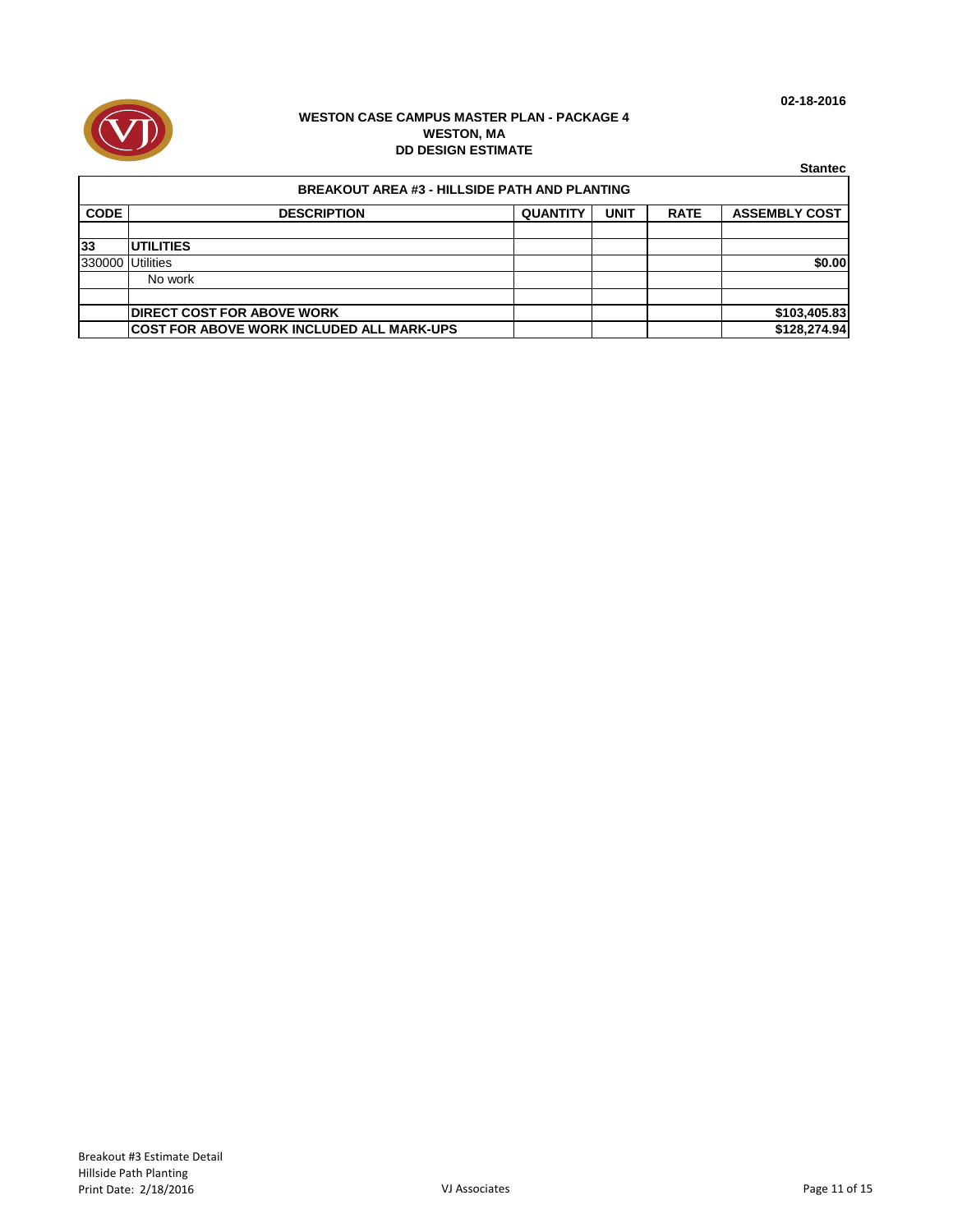

|                | CSI    |                |                                                      |              |             | <b>UNIT</b> | <b>EST'D</b>     | SUB          | <b>TOTAL</b> |
|----------------|--------|----------------|------------------------------------------------------|--------------|-------------|-------------|------------------|--------------|--------------|
|                | CODE   |                | <b>DESCRIPTION</b>                                   | QTY          | <b>UNIT</b> | <b>COST</b> | cos <sub>T</sub> | <b>TOTAL</b> | <b>COST</b>  |
|                |        |                | <b>CASE PARKING LOT - PART 4</b>                     |              |             |             |                  |              |              |
| $\,$ 1         |        |                |                                                      |              |             |             |                  |              |              |
| $\,$ 2<br>3    |        | $\overline{G}$ | <b>SITEWORK</b>                                      |              |             |             |                  |              |              |
| $\overline{4}$ |        | G10            | <b>SITE PREPARATION &amp; DEMOLITION</b>             |              |             |             |                  |              |              |
| 5              |        | 312000         | Earthwork                                            |              |             |             |                  |              |              |
| 6              | 312000 |                | Clear and grub                                       | $\mathbf{1}$ | ls          | 15,000.00   | 15,000           |              |              |
| $\overline{7}$ | 312000 |                | Fine grading                                         | 249          | sy          | 1.00        | 249              |              |              |
| $\,$ 8         |        |                | <b>SUBTOTAL</b>                                      |              |             |             |                  | 15,249       |              |
| 9              |        |                |                                                      |              |             |             |                  |              |              |
| 10             |        |                | <b>SITE IMPROVEMENTS</b>                             |              |             |             |                  |              |              |
| 11             |        | 320000         | Site Development                                     |              |             |             |                  |              |              |
| 12             | 320000 |                | Nature paths - stone dust                            | 1,440        | sf          | 4.50        | 6,480            |              |              |
| 13             | 320000 |                | Move and set boulders (size range 2-8cy each) into a | 100          | cy          | 350.00      | 35,000           |              |              |
|                |        |                | rip rap retaining wall; include excavation           |              |             |             |                  |              |              |
| 14<br>15       |        |                | <b>SUBTOTAL</b>                                      |              |             |             |                  | 41,480       |              |
| 16             |        | 329000         | Landscaping                                          |              |             |             |                  |              |              |
|                |        |                |                                                      |              |             |             |                  |              |              |
| 17             | 329900 |                | Soil mix; 6" thick                                   | 13           | cy          | 30.00       | 390              |              |              |
| 18             | 329900 |                | Seed                                                 | 703          | sf          | 0.35        | 246              |              |              |
| 19             |        |                | <b>SUBTOTAL</b>                                      |              |             |             |                  | 636          |              |
| $20\,$         |        |                |                                                      |              |             |             |                  |              |              |
| 21<br>$^{22}$  |        |                | <b>TOTAL - SITE DEVELOPMENT</b>                      |              |             |             |                  |              |              |
|                |        |                |                                                      |              |             |             |                  |              | \$57,365     |
| $^{\rm 23}$    |        |                | <b>MARK-UPS</b>                                      |              |             |             |                  |              |              |
|                |        |                | <b>General Conditions</b>                            | 8%           |             |             |                  |              | 4,589.20     |
|                |        |                | Bonds and Insurances                                 | 2%           |             |             |                  |              | 1,147.30     |
|                |        |                | Permit (assumed waived by town)                      |              |             |             |                  |              |              |
|                |        |                | Fee                                                  | 5%           |             |             |                  |              | 2,868.25     |
|                |        |                | Design and Estimating Contingency                    | 7%           |             |             |                  |              | 4,617.88     |
|                |        |                | <b>TOTAL FY2016 COSTS</b>                            |              |             |             |                  |              | \$70,588     |
|                |        |                | Escalation to Start (June 2016)                      | 1%           |             |             |                  |              | 705.88       |
|                |        |                | TOTAL CONSTRUCTION ESCALATED TO START OF             |              |             |             |                  |              | \$71,294     |
|                |        |                | <b>CONSTRUCTION</b>                                  |              |             |             |                  |              |              |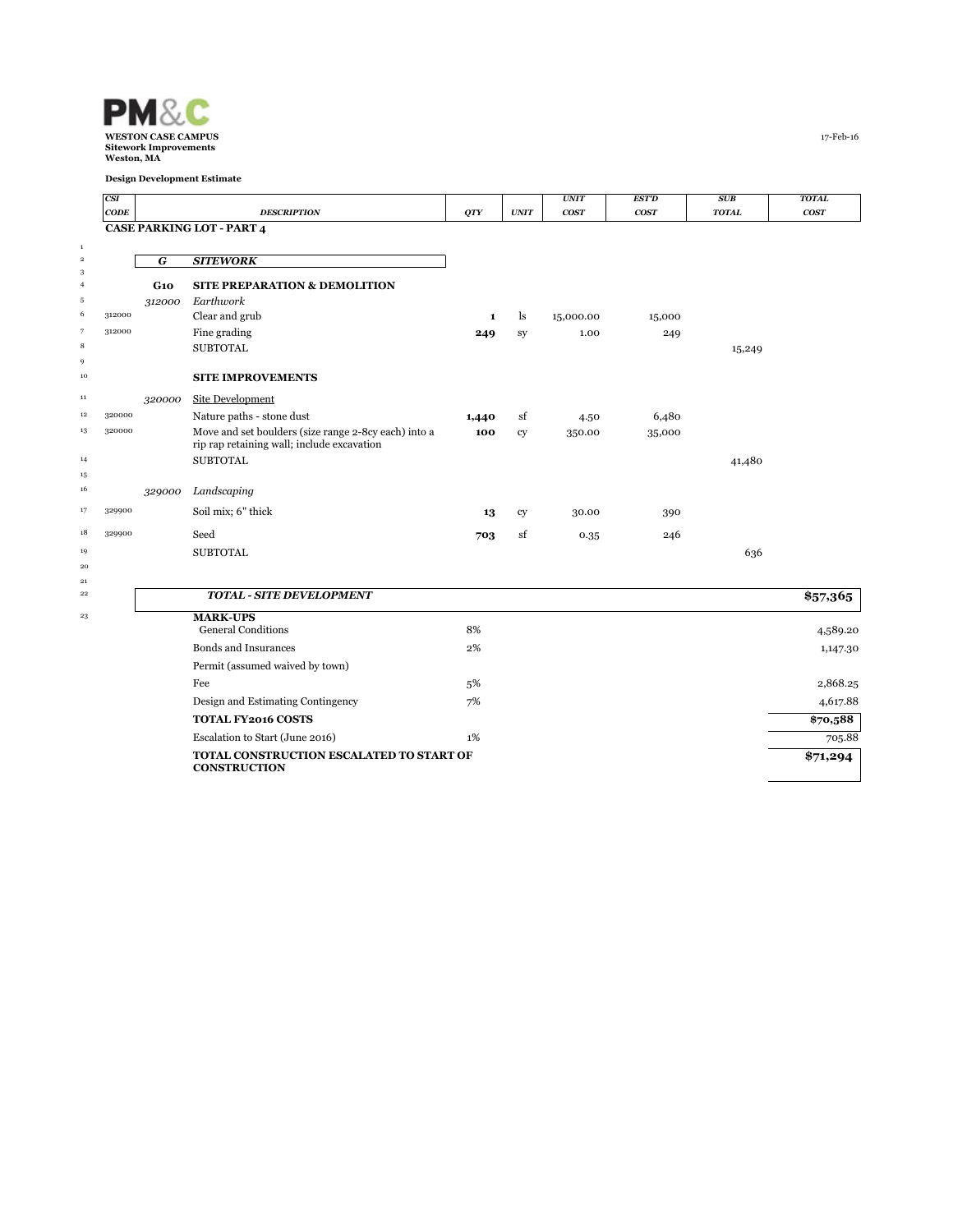

|                            | CSI<br>CODE |                              | <b>DESCRIPTION</b>                              | <b>QTY</b>              | $\ensuremath{\textit{UNIT}}$ | <b>UNIT</b><br>cosr | EST'D<br>cos <sub>T</sub> | SUB<br><b>TOTAL</b> | <b>TOTAL</b><br><b>COST</b> |
|----------------------------|-------------|------------------------------|-------------------------------------------------|-------------------------|------------------------------|---------------------|---------------------------|---------------------|-----------------------------|
|                            | <b>SHED</b> |                              |                                                 |                         |                              |                     |                           |                     |                             |
| $\,$ 1 $\,$                |             |                              |                                                 |                         |                              |                     |                           |                     |                             |
| $\,2\,$                    |             | <b>G10</b>                   | <b>SITE PREPARATION &amp; DEMOLITION</b>        |                         |                              |                     |                           |                     |                             |
| 3                          |             | 24100                        | <b>Site Demolitions and Relocations</b>         |                         |                              |                     |                           |                     |                             |
| $\overline{4}$             | 024100      |                              | Remove roof systems                             | 176                     | sf                           | 3.00                | 528                       |                     |                             |
| $\sqrt{5}$                 | 024100      |                              | Miscellaneous demolition                        | $\mathbf 1$             | ls                           | 1,000.00            | 1,000                     |                     |                             |
| 6                          |             |                              | <b>SUBTOTAL</b>                                 |                         |                              |                     |                           | 1,528               |                             |
| $\overline{\phantom{a}}$   |             |                              |                                                 |                         |                              |                     |                           |                     |                             |
| 8                          |             | 320000                       | Earthwork                                       |                         |                              |                     |                           |                     |                             |
| 9<br>10 <sub>10</sub>      | 320000      |                              | Strip topsoil, store; 12" thick                 | 9                       | cy                           | 20.00               | 180                       |                     |                             |
|                            | 320000      |                              | <b>Cuts and fills</b>                           | $\mathbf{1}$            | $\mathbf{ls}$                | 500.00              | 500                       |                     |                             |
| $11\,$<br>$12\,$           |             |                              | <b>SUBTOTAL</b>                                 |                         |                              |                     |                           | 680                 |                             |
| 13                         |             | G2O                          | <b>SITE IMPROVEMENTS</b>                        |                         |                              |                     |                           |                     |                             |
| 14                         |             |                              | Earthwork                                       |                         |                              |                     |                           |                     |                             |
| 15                         |             | 312000                       | Concrete paving                                 |                         |                              |                     |                           |                     |                             |
| 16                         | 312000      |                              | gravel base; 6" thick                           | $\overline{\mathbf{2}}$ | cy                           | 40.00               | 80                        |                     |                             |
| 17                         |             |                              | <b>SUBTOTAL</b>                                 |                         |                              |                     |                           | 80                  |                             |
| 18                         |             |                              |                                                 |                         |                              |                     |                           |                     |                             |
| 19                         |             | 033000                       | Concrete                                        |                         |                              |                     |                           |                     |                             |
| 20                         |             |                              | Concrete paving                                 |                         |                              |                     |                           |                     |                             |
| $\bf 21$                   | 33000       |                              | 4" concrete paving                              | <b>100</b>              | sf                           | 12.00               | 1,200                     |                     |                             |
| $\bf{^{22}}$               |             |                              | <b>SUBTOTAL</b>                                 |                         |                              |                     |                           | 1,200               |                             |
| $^{\rm 23}$                |             |                              |                                                 |                         |                              |                     |                           |                     |                             |
| $\bf{^{24}}$<br>25         | 061000      | 061000                       | Rough Carpentry                                 |                         |                              |                     |                           |                     |                             |
| 26                         | 061000      |                              | New joists<br>PT sleepers on roof               | 205<br>205              | lf<br>$_{\rm lf}$            | 12.00<br>16.00      | 2,460<br>3,280            |                     |                             |
| $\bf{27}$                  |             |                              | <b>SUBTOTAL</b>                                 |                         |                              |                     |                           | 5,740               |                             |
| $\bf 28$                   |             |                              |                                                 |                         |                              |                     |                           |                     |                             |
| 29                         |             | 064020                       | Architectural Woodwork                          |                         |                              |                     |                           |                     |                             |
| 30                         | 064200      |                              | <b>Wood decking</b>                             | 400                     | <b>sf</b>                    | 35.00               | 14,000                    |                     |                             |
| 3 <sup>1</sup>             | 064200      | $\qquad \qquad \blacksquare$ | Guardrail to deck                               | 45                      | <b>If</b>                    | 250.00              | 11,250                    |                     |                             |
| 3 <sup>2</sup>             | 064200      |                              | Wood siding to garage                           | 350                     | sf                           | 22.00               | 7,700                     |                     |                             |
| 33                         | 064200      |                              | Double barn door                                | $\mathbf 1$             | ea                           | 8,000.00            | 8,000                     |                     |                             |
| 34                         | 064200      |                              | Fascia trim                                     | 70                      | lf                           | 35.00               | 2,450                     |                     |                             |
| 35<br>36                   | 064200      |                              | Corner board trim                               | 28                      | $_{\rm lf}$                  | 25.00               | 700                       |                     |                             |
| 37                         |             |                              | <b>SUBTOTAL</b>                                 |                         |                              |                     |                           | 44,100              |                             |
| 38                         |             | 070002                       | Roofing and Flashing                            |                         |                              |                     |                           |                     |                             |
| 39                         | 70002       |                              | <b>FLAT ROOF</b>                                |                         |                              |                     |                           |                     |                             |
| 40                         | 70002       |                              | 0.090 EPDM roof membrane fully adhered; 30 year | 250                     | sf                           | 40.00               | 10,000                    |                     |                             |
|                            |             |                              | warranty                                        |                         |                              |                     |                           |                     |                             |
| 41                         |             |                              | <b>SUBTOTAL</b>                                 |                         |                              |                     |                           | 10,000              |                             |
| 42                         |             |                              |                                                 |                         |                              |                     |                           |                     |                             |
| 43                         |             |                              | 329000 Landscaping                              |                         |                              |                     |                           |                     |                             |
| 44                         | 329000      |                              | <b>Landscaping allowance</b>                    | $\blacksquare$          | ea                           | 2,500.00            | 2,500                     |                     |                             |
| $45\,$                     |             |                              | <b>SUBTOTAL</b>                                 |                         |                              |                     |                           | 2,500               |                             |
| 46<br>47                   |             |                              |                                                 |                         |                              |                     |                           |                     |                             |
| 48                         |             | 260000                       | <b>ELECTRICAL UTILITIES</b><br>Power            |                         |                              |                     |                           |                     |                             |
| 49                         | 260000      |                              | Provide circuitry and light to shed             | $\mathbf{1}$            | ls                           | 10,000.00           | 10,000                    |                     |                             |
| 50                         |             |                              | <b>SUBTOTAL</b>                                 |                         |                              |                     |                           | 10,000              |                             |
| $5^{\rm 1}$<br>$^{\rm 52}$ |             |                              | <b>TOTAL - SITE DEVELOPMENT</b>                 |                         |                              |                     |                           |                     |                             |
|                            |             |                              |                                                 |                         |                              |                     |                           |                     | \$75,828                    |
| 53                         |             |                              | <b>MARK-UPS</b>                                 |                         |                              |                     |                           |                     |                             |
|                            |             |                              | <b>General Conditions</b>                       | 8%                      |                              |                     |                           |                     | 6,066.24                    |
|                            |             |                              | Bonds and Insurances                            | $2\%$                   |                              |                     |                           |                     | 1,516.56                    |
|                            |             |                              | Permit (assumed waived by town)                 |                         |                              |                     |                           |                     |                             |
|                            |             |                              | Fee                                             | 5%                      |                              |                     |                           |                     | 3,791.40                    |
|                            |             |                              | Design and Estimating Contingency               | 7%                      |                              |                     |                           |                     | 6,104.15                    |
|                            |             |                              | TOTAL FY2016 COSTS                              |                         |                              |                     |                           |                     | \$93,306                    |